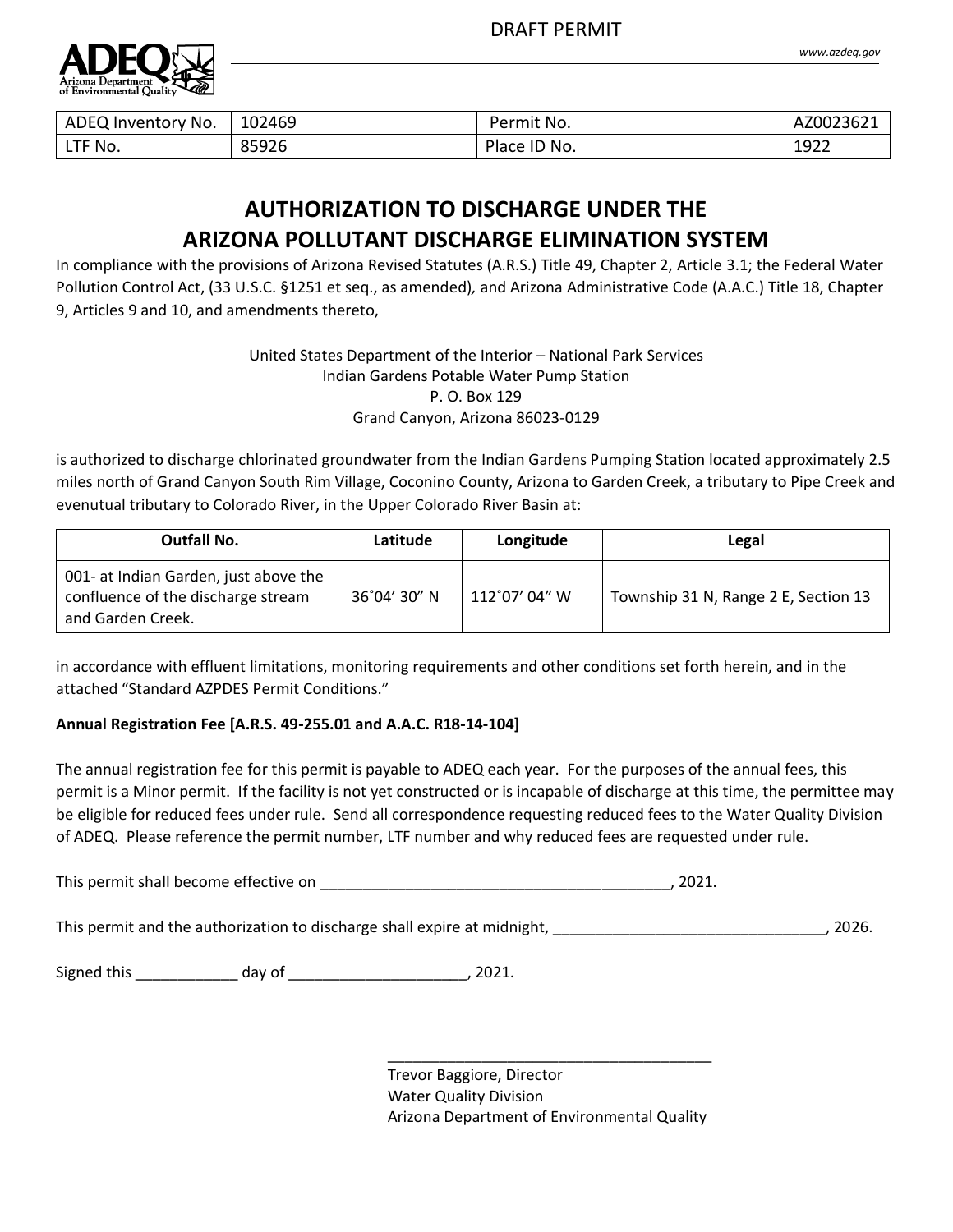

# **Table of Contents**

| Α. |  |
|----|--|
| В. |  |
| C. |  |
| D. |  |
| E. |  |
|    |  |
| А. |  |
| В. |  |
| C. |  |
|    |  |
| A. |  |
| В. |  |
| C. |  |
| D. |  |
| E. |  |
|    |  |
| А. |  |
|    |  |
|    |  |
|    |  |
|    |  |
|    |  |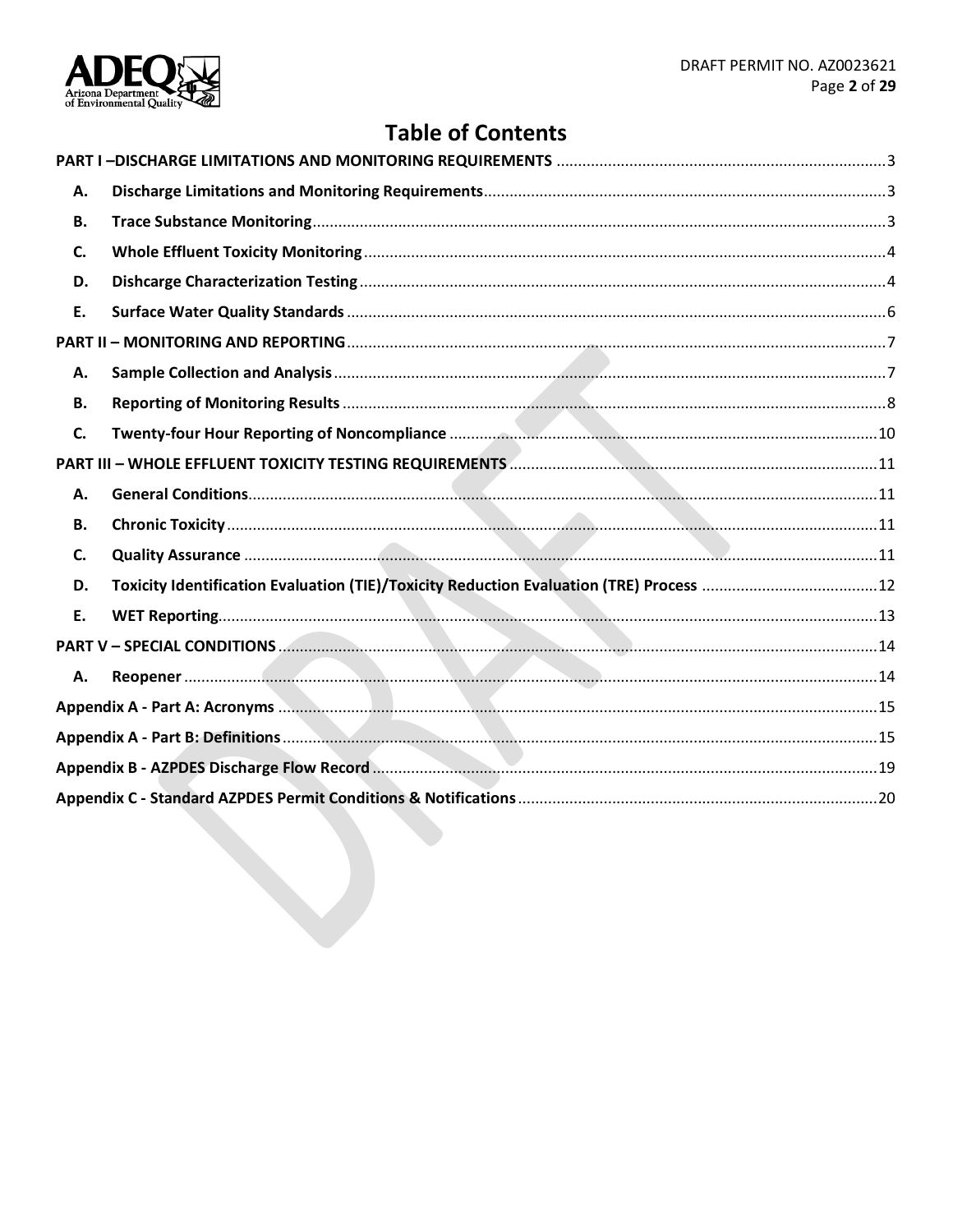

# <span id="page-2-1"></span><span id="page-2-0"></span>**PART I –DISCHARGE LIMITATIONS AND MONITORING REQUIREMENTS**

#### **A. Discharge Limitations and Monitoring Requirements**

1. The Permittee shall limit and monitoring discharges from Outfall 001 as specified in Table 1 which follows. These requirements are based on a design capacity of 1.25 MGD.

|                                             | <b>Maximum Allowable Discharge Limitations</b>                    |               |                             |                         | <b>Monitoring Requirement (2)(3)</b> |                 |
|---------------------------------------------|-------------------------------------------------------------------|---------------|-----------------------------|-------------------------|--------------------------------------|-----------------|
| Parameter                                   | Mass Limits (1)                                                   |               | <b>Concentration Limits</b> |                         |                                      |                 |
|                                             | Daily<br>Monthly Average<br>Maximum                               |               | <b>Monthly Average</b>      | Daily<br><b>Maximum</b> | <b>Monitoring</b><br>Frequency       | Sample Type     |
| Discharge Flow<br>(MGD)                     | REPORT (4)                                                        | <b>REPORT</b> | ---                         | $---$                   | Continuous                           | Metered         |
| Chlorine, Total<br>Residual (TRC)<br>(5)(6) | 43 g/day                                                          | $85$ g/day    | $9.0 \,\mu g/L$             | $18 \mu g/L$            | $1 \times /$ week                    | <b>Discrete</b> |
| <b>Total Disolved</b><br>Splids (TDS) (7)   | ---                                                               | ---           | $---$                       | $650$ mg/L              | $1 x /$ quarter                      | <b>Discrete</b> |
| pH (6)                                      | Not less than 6.5 standard units (S.U.) nor greater than 9.0 S.U. | 1x/week       | <b>Discrete</b>             |                         |                                      |                 |

#### **Footnotes**

- 1 Mass values are to be calculated and reported using the following formulas: 1) Mass in kilograms per day = 3.785 x flow in MGD x concentration in mg/L, and 2) mass in grams per day =  $3.785 \times$  flow in MGD x concentration in  $\mu$ g/L.
- 2 Testing must coincide with the Whole Effluent Toxicity Test (WET) samples, if any, taken during that monitoring period as per Part I.C, Table 3 of the permit. See Part IV of the permit.
- 3 If discharge is infrequent, see Part I.D for minimum dischargecharacterization monitoring requirements
- 4 Monitoring and reporting required. No limit set at this time. In addition to the average and maximum flows reported on the Discharge Monitoring forms, daily discharge flow shall be recorded on the **Discharge Flow Record** provided in Appendix B. See Part II.B for reporting requirements.
- 5 Sample when chlorine or bromine compounds are used for disinfection. See Part II.A.7 for specific monitoring requirements for chlorine.
- 6 pH and TRC must be measured at the time of sampling and do not require use of a certified laboratory. Measurements must be obtained in accordance with the applicable method and must meet all method quality assurance/quality control requirements to be considered valid data.
- 7 Colorado Salinity Forum cites benchmark concentration of 650 mg/L as discharge limits at end of pipe for the facilities that have the waiver for "fresh water discharges".

#### <span id="page-2-2"></span>**B. Trace Substance Monitoring**

1. The permittee shall monitor discharges from Outfall 001 as specified in Table 2. Monitoring results above the Assessment Levels (ALs) listed below do not constitute a permit violation, but may trigger evaluation of Reasonable Potential (RP) by ADEQ. The permittee shall use an approved analytical method with a Limit of Quantitation (LOQ) lower than the AL values as described in Part II.A.4.

|                                            | Assessment Levels (1)(2)  |               | Monitoring Requirements (3)(4) |                 |  |
|--------------------------------------------|---------------------------|---------------|--------------------------------|-----------------|--|
| Parameter                                  | <b>Monthly</b><br>Average | Daily Maximum | <b>Monitoring Frequency</b>    | Sample Type     |  |
| (5)<br>Copper                              | $10.5 \mu g/L$            | $21 \mu g/L$  | $1 \times 6$ months            | Discrete        |  |
| Hardness (CaCO3) – effluent (5)            | Report (mg/L)             | Report (mg/L) | $1 \times 6$ months            | <b>Discrete</b> |  |
| Hardness ( $CaCO3$ ) - receiving water (5) | Report (mg/L)             | Report (mg/L) | $1 \times 6$ months            | <b>Discrete</b> |  |
| Chromium, total                            | Report                    | Report        | $1 \times 6$ months            | Discrete        |  |

#### Table 2 – Assessment Level Monitoring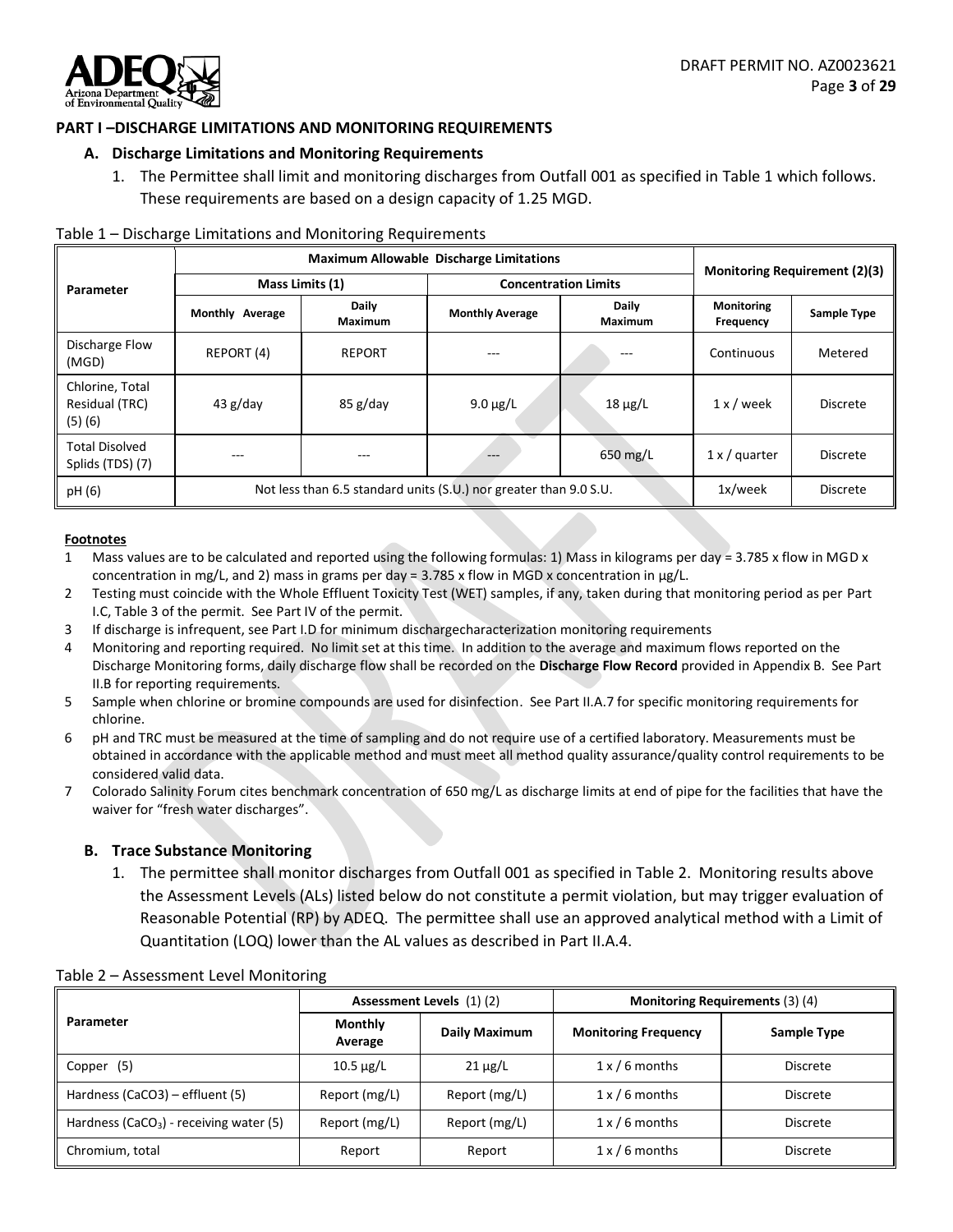

| Chromium VI          | $8 \mu g/L$            | $16 \mu g/L$           | $1 \times 6$ months | <b>Discrete</b> |
|----------------------|------------------------|------------------------|---------------------|-----------------|
| Cyanide              | $7.9 \mu g/L$          | $16 \mu g/L$           | $1 \times 6$ months | <b>Discrete</b> |
| Sulfides (6)         | Report $[\mu g/L]$ (5) | Report $[\mu g/L]$ (5) | $1 \times 6$ months | <b>Discrete</b> |
| Hydrogen sulfide (6) | $2 \mu g/L$            | $3\mu g/L$             | $1 \times 6$ months | <b>Discrete</b> |
| Iron                 | $819\mu g/L$           | $1643 \mu g/L$         | $1 \times 6$ months | <b>Discrete</b> |
| Mercury              | $0.01 \mu g/L$         | $0.02 \mu g/L$         | $1 \times 6$ months | <b>Discrete</b> |
| Selenium             | $2 \mu g/L$            | $3\mu g/L$             | $1 \times 6$ months | <b>Discrete</b> |

#### **Footnotes**

- 1 Concentration values are calculated based on Arizona Water Quality Standards. Monitoring and reporting required.
- 2 All metals dischargeAssessment Levels are for total recoverable metals.
- 3 Testing must coincide with the Whole Effluent Toxicity Test (WET) samples, if any, taken during that monitoring period as per Part I.C, Table 3 of the permit. See Part IV of the permit.
- 4 If discharge is infrequent see Part I.D for minimum dischargecharacterization monitoring requirements.
- 5 Assessment levels listed are based on the average effluent hardness of 161 mg/L as CaCO3. The receiving water/effluent must be tested for hardness at the same time that these metal samples are taken. If no receiving water is present at the time of sampling, the effluent must be tested for hardness instead. Please see the hardness definition in Appendix A, Part B. Note: When reporting the hardness on the Discharge Monitoring report, enter Code "9" (Conditional Monitoring) for either the effluent or receiving water hardness that was not tested.
- 6 With a detection limit no higher than 100 µg/L, any detection of sulfides shall trigger monthly monitoring for hydrogen sulfide for the remainder of the permit term. Monitoring for hydrogen sulfide is only required if sulfide is detected.

#### <span id="page-3-0"></span>**C. Whole Effluent Toxicity Monitoring**

1. The permittee shall monitor discharges from Outfall 001 for Whole Effluent Toxicity (WET) as specified in Table 3 which follows. If toxicity is detected above an Action Level specified as follows, the permittee must perform follow-up testing and, as applicable, follow the TIE/TRE processes in Part IV.E of the permit.

|  |  |  | Table 3 - WET Testing |
|--|--|--|-----------------------|
|--|--|--|-----------------------|

|                                                                                 | <b>Action Levels</b>  |                           | <b>Monitoring Requirements</b>                      |                 |  |
|---------------------------------------------------------------------------------|-----------------------|---------------------------|-----------------------------------------------------|-----------------|--|
| Discharge Characteristic (1)                                                    | Daily Maximum (2) (3) | <b>Monthly Median (3)</b> | <b>Monitoring</b><br>Frequency                      | Sample Type     |  |
| <b>Chronic Toxicity</b><br>Pseudokirchneriella subcapitata (Green<br>algae) (4) | $1.6$ TUc             | $1.0$ TUc                 | $1 \times / 4$ <sup>th</sup> year of<br>permit term | <b>Discrete</b> |  |
| <b>Chronic Toxicity</b><br>Pimephales promelas (Fathead)<br>minnow)             | $1.6$ TU $c$          | $1.0$ TUc.                | $1 \times / 4$ <sup>th</sup> year of<br>permit term | <b>Discrete</b> |  |
| <b>Chronic Toxicity</b><br>Ceriodaphnia dubia<br>(Water flea)                   | $1.6$ TU $c$          | $1.0$ TUc                 | $1 \times / 4$ <sup>th</sup> year of<br>permit term | <b>Discrete</b> |  |

#### **Footnotes**

- 1 See Part IV for additional requirements for testing and reporting Whole Effluent Toxicity (WET).
- 2 Since completion of one chronic WET test takes more than 24 hours, the daily maximum is considered to be the highest allowable test result.
- 3 Any exceedance of these values requires to conduct follow-up testing. See Part IV.D of the permit for details.
- 4 Formerly known as *Selenastrum capricornutum or Raphidocelis subcapitata.*

#### <span id="page-3-1"></span>**D. Dishcarge Characterization Testing**

1. The permittee shall monitor to characterize the facility's discharge for the parameters listed in Tables 4.a - b, whether discharging or not. When the facility discharges, monitoring is to be conducted at the frequency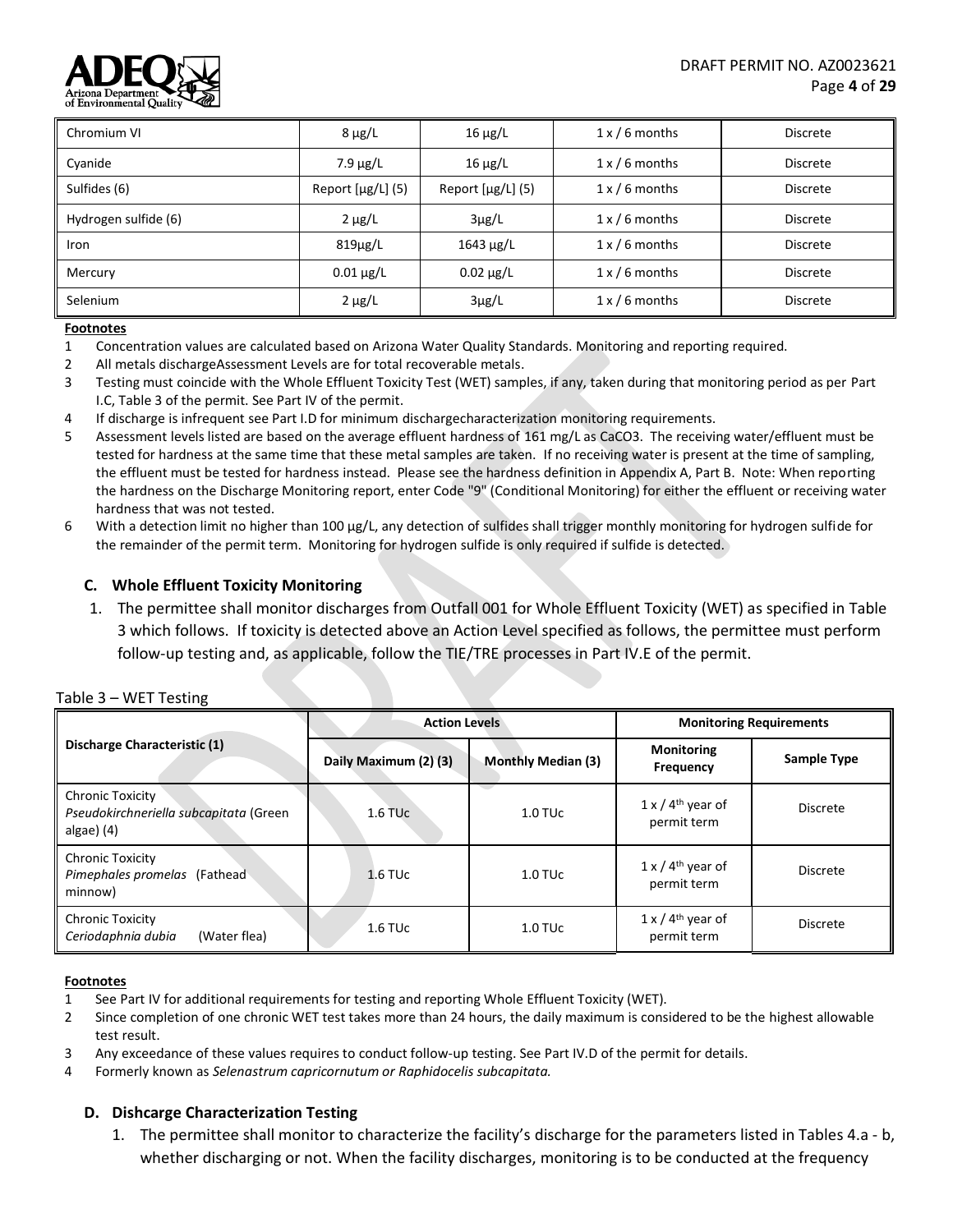

indicated in Tables 1 through 3. No limits or ALs are established, but the LOQ must be low enough to allow comparison of the results to the applicable water quality standards (WQS). If a LOQ below the WQS cannot be achieved, then the permittee shall use the method expected to achieve the lowest LOQ, as defined in Appendix A of this permit. Samples are to be representative of any seasonal variation in the discharge:

| Table 4a - Discharge Characterization Testing - General Chemistry and Microbiology |  |  |
|------------------------------------------------------------------------------------|--|--|
|                                                                                    |  |  |

|                                      | <b>Reporting</b>                         | <b>Monitoring Requirements</b> |                 |
|--------------------------------------|------------------------------------------|--------------------------------|-----------------|
| Parameter                            | <b>Units</b><br>Monitoring Frequency (1) |                                | Sample Type     |
| Ammonia (as N) (2)                   | mg/L                                     | $1 x / 6$ months               | <b>Discrete</b> |
| Chlorine, Total Residual (TRC)(3)(4) | $\mu$ g/L                                | $1 \times 6$ months            | <b>Discrete</b> |
| Dissolved Oxygen (4)                 | mg/L                                     | $1 x / 6$ months               | <b>Discrete</b> |
| Nitrate/Nitrite (as N)               | mg/L                                     | $1 x / 6$ months               | <b>Discrete</b> |
| Nitrogen, Total Kjeldahl (TKN)       | mg/L                                     | $1 \times / 6$ months          | <b>Discrete</b> |
| pH (2) (4)                           | S.U.                                     | $1 \times 6$ months            | <b>Discrete</b> |
| Phosphorus                           | mg/L                                     | $1 x / 6$ months               | <b>Discrete</b> |
| Temperature (2) (4)                  | <i><b>Celsius</b></i>                    | $1 \times 6$ months            | <b>Discrete</b> |
| <b>Total Dissolved Solids (TDS)</b>  | mg/L                                     | $1 x / 6$ months               | <b>Discrete</b> |

#### **Footnotes**

- 1 If more frequent monitoring of any of these parameters is required by another part of this permit, those sampling results may be used to satisfy Table 4.a. requirements.
- 2 When sampling the effluent for ammonia, the pH and temperature of the effluent/receving water must be taken at the same time of sample collection. Results for all three parameters shall be recorded on DMRs.
- 3 Sample when chlorine or bromine compounds are used for disinfection. See Part II.A.6 for specific monitoring requirements for chlorine
- 4 Temperature, pH, TRC and dissolved oxygen must be measured at the time of sampling and do not require use of a certified laboratory. See Part II.A.7 for methods of analyses for chlorine. Measurements must be obtained in accordance with the applicable method and must meet all method quality assurance/quality control requirements to be considered valid data.

#### Table 4b – Discharge Characterization Testing – Selected Metals, Trace Substances, and WET

|                 | <b>Monitoring Requirements</b><br><b>Reporting</b> |                                 |                    |
|-----------------|----------------------------------------------------|---------------------------------|--------------------|
| Parameter (1)   | <b>Units</b>                                       | <b>Monitoring Frequency (2)</b> | <b>Sample Type</b> |
| Antimony        | $\mu$ g/L                                          | $1 x / 6$ months                | Discrete           |
| Arsenic         | $\mu$ g/L                                          | $1 x / 6$ months                | <b>Discrete</b>    |
| Beryllium       | $\mu$ g/L                                          | $1 x / 6$ months                | <b>Discrete</b>    |
| Cadmium         | $\mu$ g/L                                          | $1 x / 6$ months                | <b>Discrete</b>    |
| Chromium (3)    | $\mu$ g/L                                          | $1 x / 6$ months                | <b>Discrete</b>    |
| Chromium VI (3) | $\mu$ g/L                                          | $1 x / 6$ months                | Discrete           |
| Copper          | $\mu$ g/L                                          | $1 x / 6$ months                | <b>Discrete</b>    |
| Iron            | $\mu$ g/L                                          | $1 x / 6$ months                | <b>Discrete</b>    |
| Lead            | $\mu$ g/L                                          | $1 x / 6$ months                | <b>Discrete</b>    |
| Mercury         | $\mu$ g/L                                          | $1 x / 6$ months                | Discrete           |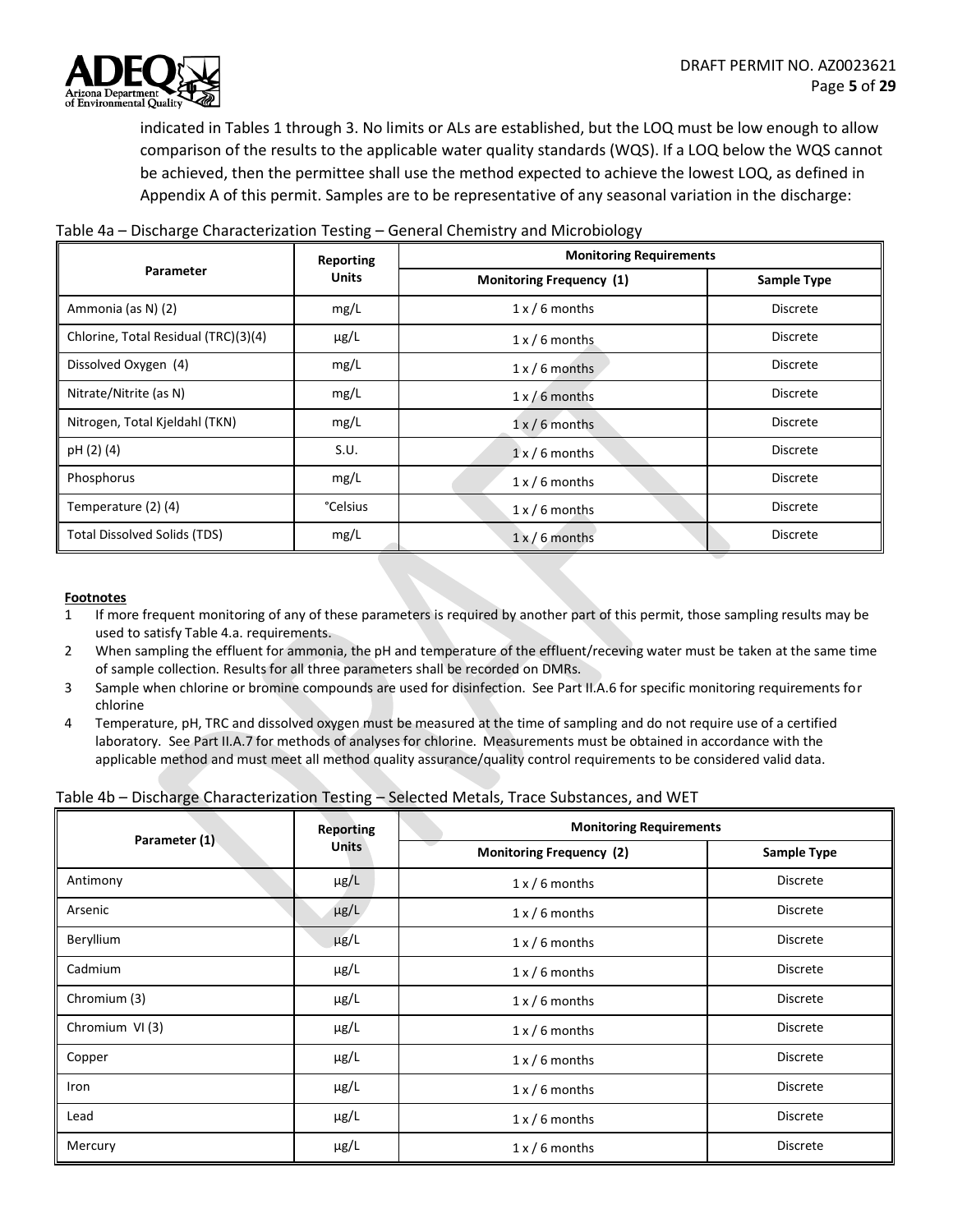

| Nickel                                                   | $\mu$ g/L  | $1 x / 6$ months              | <b>Discrete</b> |
|----------------------------------------------------------|------------|-------------------------------|-----------------|
| Selenium                                                 | $\mu$ g/L  | $1 \times / 6$ months         | <b>Discrete</b> |
| Silver                                                   | $\mu$ g/L  | $1 \times / 6$ months         | <b>Discrete</b> |
| Thallium                                                 | $\mu$ g/L  | $1 \times / 6$ months         | <b>Discrete</b> |
| Zinc                                                     | $\mu$ g/L  | $1 \times / 6$ months         | <b>Discrete</b> |
| Hardness                                                 | mg/L       | $1 \times / 6$ months         | <b>Discrete</b> |
| Cyanide                                                  | $\mu$ g/L  | $1 \times / 6$ months         | <b>Discrete</b> |
| Hardness                                                 | mg/L       | $1 \times / 6$ months         | <b>Discrete</b> |
| Whole Effluent Toxicity - chronic<br>(all 3 species) (4) | <b>TUc</b> | 1 x / 4th year of permit term | <b>Discrete</b> |

#### **Footnotes**

- 1 All metals analyses shall be for total recoverable metals, except chromium VI, which is dissolved
- 2 If more frequent monitoring of any of these parameters is required by another part of this permit, those sampling results may be used to satisfy Table 4.b. requirements.
- 3 If total chromium exceeds 8 µg/L, the permittee must conduct sampling for chromium VI for the remainder of the permit. Otherwise, monitoring for chromium VI is not required.
- 4 If chronic toxicity is detected above the Action Levels specified in Table 3, the permittee must perform follow-up testing and, as applicable, follow the TIE/TRE processes in Part III.D of the permit, whether discharging or not. See Part III for additional information on requirements for testing and reporting Whole Effluent Toxicity (WET).

#### <span id="page-5-0"></span>**E. Surface Water Quality Standards**

- 1. The discharge shall be free from pollutants in amounts or combinations that:
	- a. Settle to form bottom deposits that inhibit or prohibit the habitation, growth or propagation of aquatic life;
	- b. Cause objectionable odor in the area in which the surface water is located;
	- c. Cause off-flavor in aquatic organisms;
	- d. Are toxic to humans, animals, plants or other organisms;
	- e. Cause the growth of algae or aquatic plants that inhibit or prohibit the habitation, growth or propagation of other aquatic life or that impair recreational uses;
	- f. Change the color of the surface water from natural background levels or color.
- 2. The discharge shall be free from oil, grease and other pollutants that float as debris, foam, or scum; or that cause a film or iridescent appearance on the surface of the water; or that cause a deposit on a shoreline, bank or aquatic vegetation.
- 3. The discharge shall not cause an increase in the ambient water temperature of more than 3.0 degrees Celsius.
- 4. The discharge shall not cause the dissolved oxygen concentration in the receiving water to fall below 6 mg/l unless the percent saturation of oxygen remains equal to or greater than 90%.
- 5. The discharge shall not cause the receiving water to exceed 80 mg/L for suspended sediment concentration.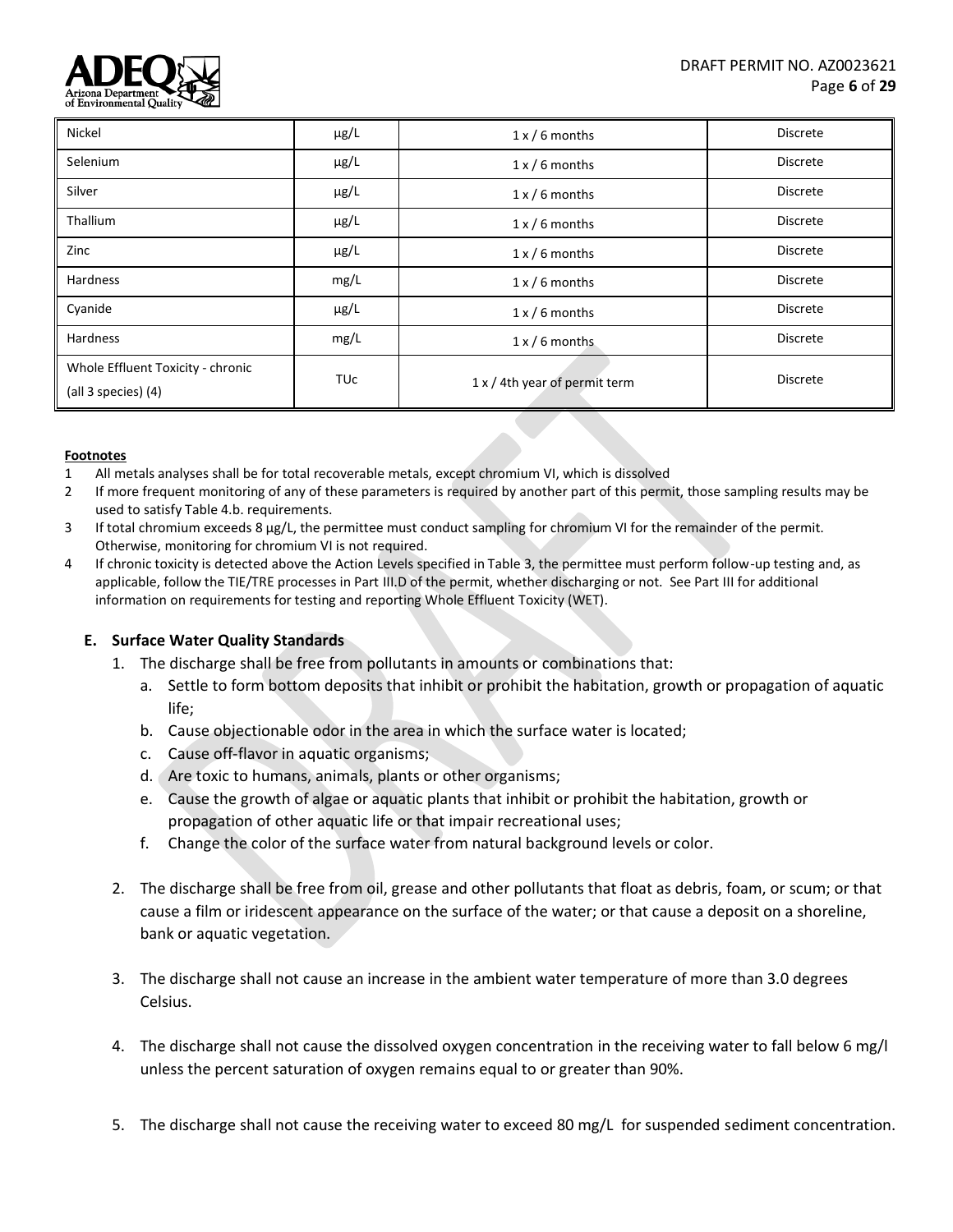

#### <span id="page-6-1"></span><span id="page-6-0"></span>**PART II – MONITORING AND REPORTING**

#### **A. Sample Collection and Analysis**

- 1. Samples taken for the monitoring requirements specified in Part I shall be collected at the point of discharge (at the Indian Garden Potable Water Pumping Station) and prior to discharge into the diversion channel 700 feet before the confluence with Garden Creek.
- 2. The permittee is responsible for the quality and accuracy of all data required under this permit.
- 3. The permittee shall keep a QA Manual on site that describes the sample collection and analyses processes. If the permittee collects samples or conducts sample analyses in house, the permittee shall develop a QA Manual that addresses these activities. If a third party collects and/or analyzes samples on behalf of the permittee, the permittee shall obtain a copy of the applicable QA procedures. The QA Manual shall be available for review by ADEQ upon request. The QA Manual shall be updated as necessary to reflect current conditions, and shall describe the following:
	- a. Project Management, including:
		- i. Purpose of sample collection and sample frequency;
		- ii. When and where samples will be collected;
		- iii. How samples will be collected;
		- iv. Laboratory(s) that will perform analyses;
		- v. Any field tests to be conducted (detail methods and specify equipment, including a description of any needed calibrations); and
		- vi. Pollutants or analytes being measured and for each, the permit-specific limits, Assessment Levels, or thresholds, (e.g. the associated detection limits needed.)
	- b. Sample collection procedures including:
		- i. Equipment to be used;
		- ii. Type and number of samples to be collected including QA/QC samples (i.e., background samples, duplicates, and equipment or field blanks);
		- iii. Types, sizes and number of sample bottles needed;
		- iv. Preservatives and holding times for the samples (see methods under 40 CFR 136 or 9 A.A.C. 14, Article 6 or any condition within this permit that specifies a Chain of Custody procedures.
	- c. Specify approved analytical method(s) to be used and include;
		- i. Limits of Detection (LOD) and Limits of Quantitation (LOQs);
		- ii. Required quality control (QC) results to be reported (e.g., matrix spike recoveries, duplicate relative percent differences, blank contamination, laboratory control sample recoveries, surrogate spike recoveries, etc.) and acceptance criteria; and
		- iii. Corrective actions to be taken by the permittee or the laboratory as a result of problems identified during QC checks.
	- d. How the permittee will perform data review; complete DMRs and records used to report results to ADEQ; resolve data quality issues; and identify limitations on the use of the data.
- 4. Sample collection, preservation and handling shall be performed as described in 40 CFR 136 including the referenced Edition of *Standard Methods for the Examination of Water and Wastewater*, or by procedures referenced in A.R.S. Title 9, Chapter 14 of the Arizona Department of Health Services (ADHS) Laboratory Licensure rules. The permittee shall outline the proper procedures in the QA Manual, and samples taken for this permit must conform to these procedures whether collection and handling is performed directly by the permittee or contracted to a third-party.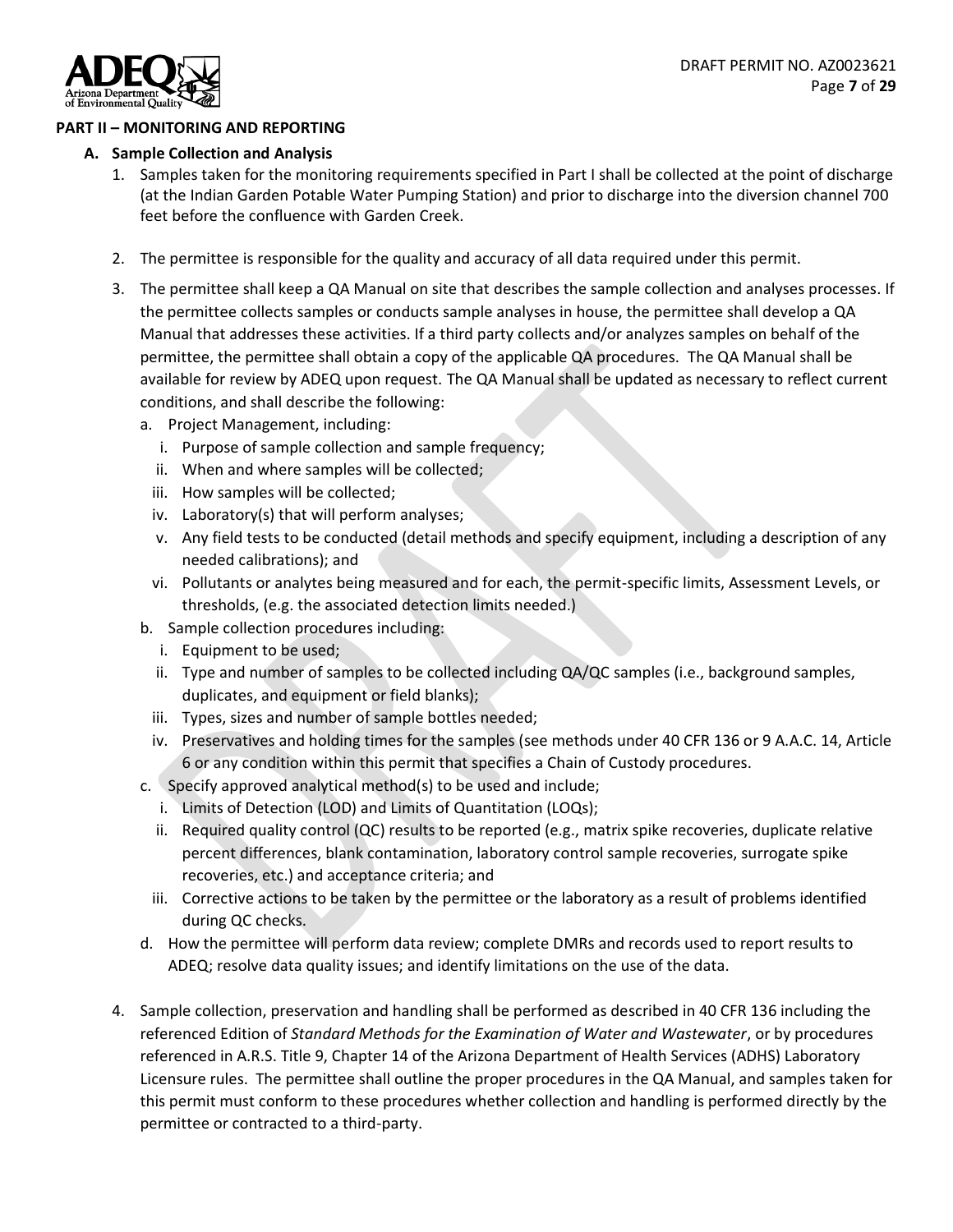

- 5. Analytical requirements
	- a. The permittee shall use a laboratory licensed by the ADHS Office of Laboratory Licensure and Certification that has demonstrated proficiency within the last 12 months under A.A.C. R9-14-609, for each parameter to be sampled under this permit. However, this requirement does not apply to parameters which require analysis at the time of sample accordance with A.C.C. 36-495.02(A)(3). (These parameters may include flow, dissolved oxygen, pH, temperature, and total residual chlorine.)
	- b. The permittee must utilize analytical methods specified in this permit. If no test procedure is specified, the permittee shall analyze the pollutant using:
		- i. A test procedure listed in 40 CFR 136 which is also approved under A.A.C. R9-14-610;
		- ii. An alternative test procedure approved by EPA as provided in 40 CFR 136 and which is also approved under A.A.C. R9-14-610;
		- iii. A test procedure listed in 40 CFR 136, with modifications allowed by EPA or approved as a method alteration by ADHS under A.A.C. R9-14-610C; or
		- iv. If no test procedure for a pollutant is available under (4)(b)(i) through (4)(b)(iii) above, any Method approved under A.A.C. R9-14-610(B) for wastewater may be used, except the use of field kits is not allowed unless otherwise specified in this permit. If there is no approved wastewater method for a parameter, any other method identified in 9 A.A.C. 14, Article 6 that will achieve appropriate detection and reporting limits may be used for analyses.
	- c. For results to be considered valid, all analytical work, including those tests conducted by the permittee at the time of sampling (see Part II.A.4.a), shall meet quality control standards specified in the approved methods.
	- d. The permittee shall use analytical methods with a Limit of Quantitation (LOQ) that is lower than the discharge limitations, Assessments Levels, Action Levels, or other water quality criteria, if any, specified in this permit. If all methods have LOQs higher than the applicable water quality criteria, the Permittee shall use the approved analytical method with the lowest LOQ.
	- e. The permittee shall use a standard calibration curve when applicable to the method, where the lowest standard point is equal to or less than the LOQ.
- 6. Mercury Monitoring The permittee shall use an ADHS-certified low-level mercury analytical method such as EPA method 245.7 or 1631E to achieve a reporting limit at or below the discharge limitations or assessment levels for mercury as specified in this permit. The permittee shall also use a "clean hands/dirty hands" sampling technique such as EPA Method 1669 if necessary to achieve these reporting limits.
- 7. Chlorine Monitoring Because of the short holding time for chlorine, samples may be analyzed on-site using Hach Method No. 10014. Other methods are also acceptable for chlorine if the Method has a LOQ lower than discharge limits specified in this permit.
- 8. Metals Analyses In accordance with 40 CFR 122.45(c), all discharge metals concentrations, with the exception of chromium VI, shall be measured as "total recoverable metals". Discharge Limits and Assessment Levels in this permit, if any, are for total metals, except for chromium VI for which the levels listed are dissolved.

# <span id="page-7-0"></span>**B. Reporting of Monitoring Results**

1. The permittee shall report monitoring results on Discharge Monitoring Report (DMR) to the ADEQ electronic submission portal MyDEQ. The permittee shall submit results of all monitoring required by this permit in a format that will allow direct comparison with the limitations and requirements of this permit. If no discharge occurs during a reporting period, the permittee shall specify "No discharge" on the DMR. The results of all discharge analyses conducted during the monitoring period shall be included in determinations of the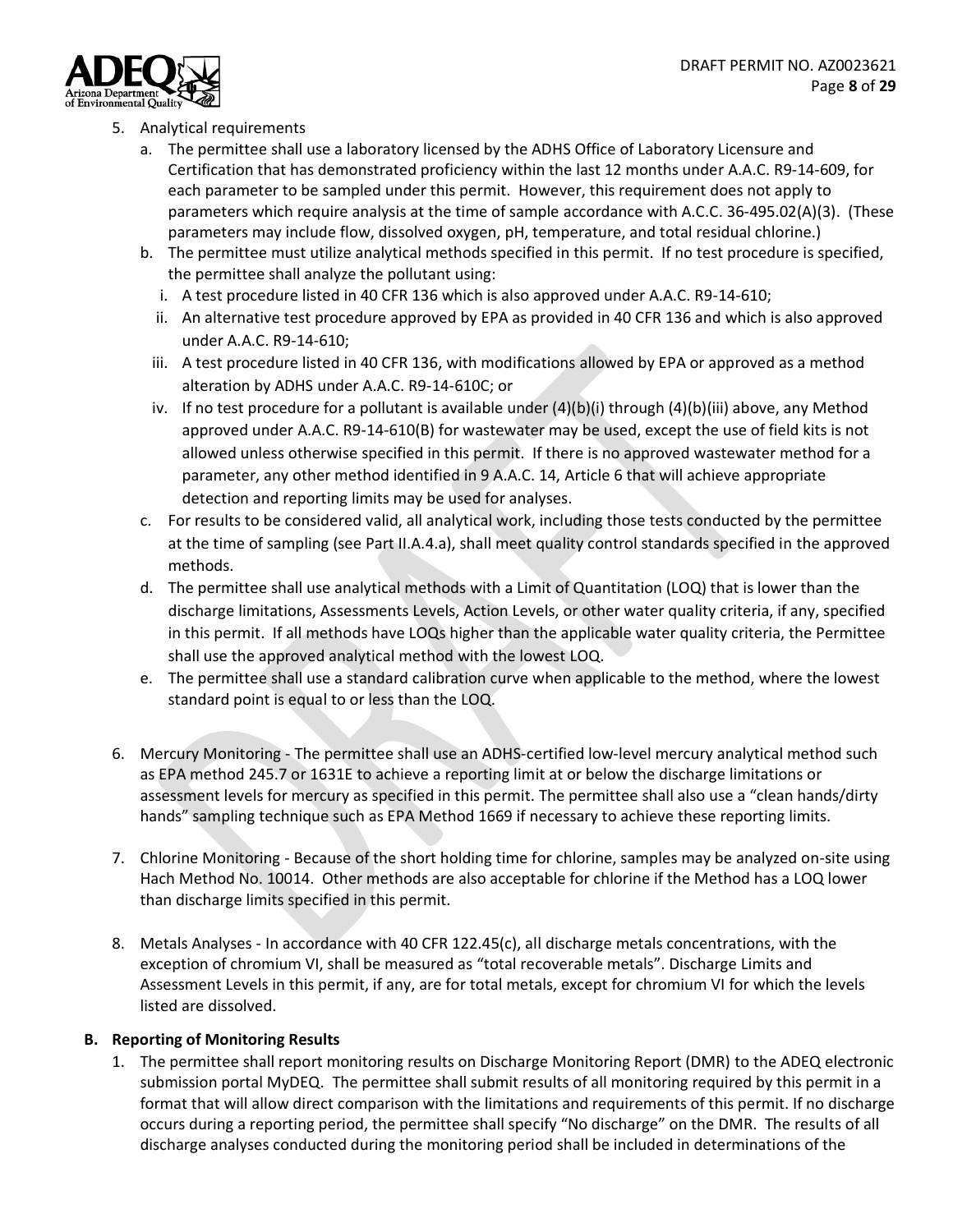

monthly average and daily maximums reported on the DMRs if the analyses were by methods specified in Part II.A above, as applicable.

- 2. DMRs and attachments are to be submitted by the 28th day of the month following the end of a monitoring period. For example, if the monitoring period ends January 31st, the permittee shall submit the DMR by February 28<sup>th</sup>. The permittee shall electronically submit all compliance monitoring data and reports using the myDEQ electronic portal provided by ADEQ. The reports required to be electronically submitted include, but are not limited to, the following:
	- a. Discharge Monitoring Reports
	- b. Whole Effluent Toxicity (WET) reports
	- c. Original copies of laboratory results
	- d. AZPDES discharge flow records
	- e. Bench sheets or similar documentation for field testing parameters
- 3. If requested to participate, the permittee shall submit the results of the annual NPDES DMR/QA Study to ADEQ and ADHS for all laboratories used in monitoring compliance with this permit by December 31<sup>st</sup> of each year. The permittee shall also conduct any proficiency testing required by the NPDES DMR-QA Study for those parameters listed in the study that the permittee analyzes in house or tests in the field at the time of sampling (these parameters may include pH and total residual chlorine). All results of the NPDES DMR-QA Study shall be submitted to the email and addresses listed below, or submit by any other alternative mode as specified by ADEQ:

| Arizona Department of Environmental Quality | Arizona Department of Health Services                  |
|---------------------------------------------|--------------------------------------------------------|
| Email: AZPDES@azdeg.gov                     | Attn: Office of Laboratory Licensure and Certification |
|                                             | 250 North 17th Avenue                                  |
|                                             | Phoenix, AZ 85007                                      |

- 4. For the purposes of reporting, the permittee shall use the Limit of Quantitation.
- 5. For parameters with Daily Maximum Limits or Daily Maximum Assessment Levels in this permit, the permittee shall review the results of all samples collected during the reporting period and report as follows:

|  | Table 5 - DMR Reporting Requirements for Daily Maximum Limits and Assessment Levels |  |  |  |
|--|-------------------------------------------------------------------------------------|--|--|--|
|--|-------------------------------------------------------------------------------------|--|--|--|

| For Daily Maximum Limits/Assessment Levels                                                                | The Permittee shall Report on the DMR       |
|-----------------------------------------------------------------------------------------------------------|---------------------------------------------|
| When the maximum value of any analytical result is greater than or<br>equal to the LOQ                    | The maximum value of all analytical results |
| When the maximum value detected is greater than or equal to the<br>laboratory's LOD but less than the LOQ | NODI (Q)                                    |
| When the maximum value is less than the laboratory's LOD                                                  | NODI (B)                                    |

6. For parameters with Monthly Average Limits or Monthly Average Assessment Levels in this permit, the permittee shall review the results of all samples collected during the reporting period and report.

#### Table 6 – DMR Reporting Requirements for Monthly Average Limits / Assessment Levels

| For Monthly Average Limits/Assessment Levels |                                                             | The Permittee shall Report on<br>the DMR |
|----------------------------------------------|-------------------------------------------------------------|------------------------------------------|
|                                              | When the value detected is greater than or equal to the LOQ | The analytical result                    |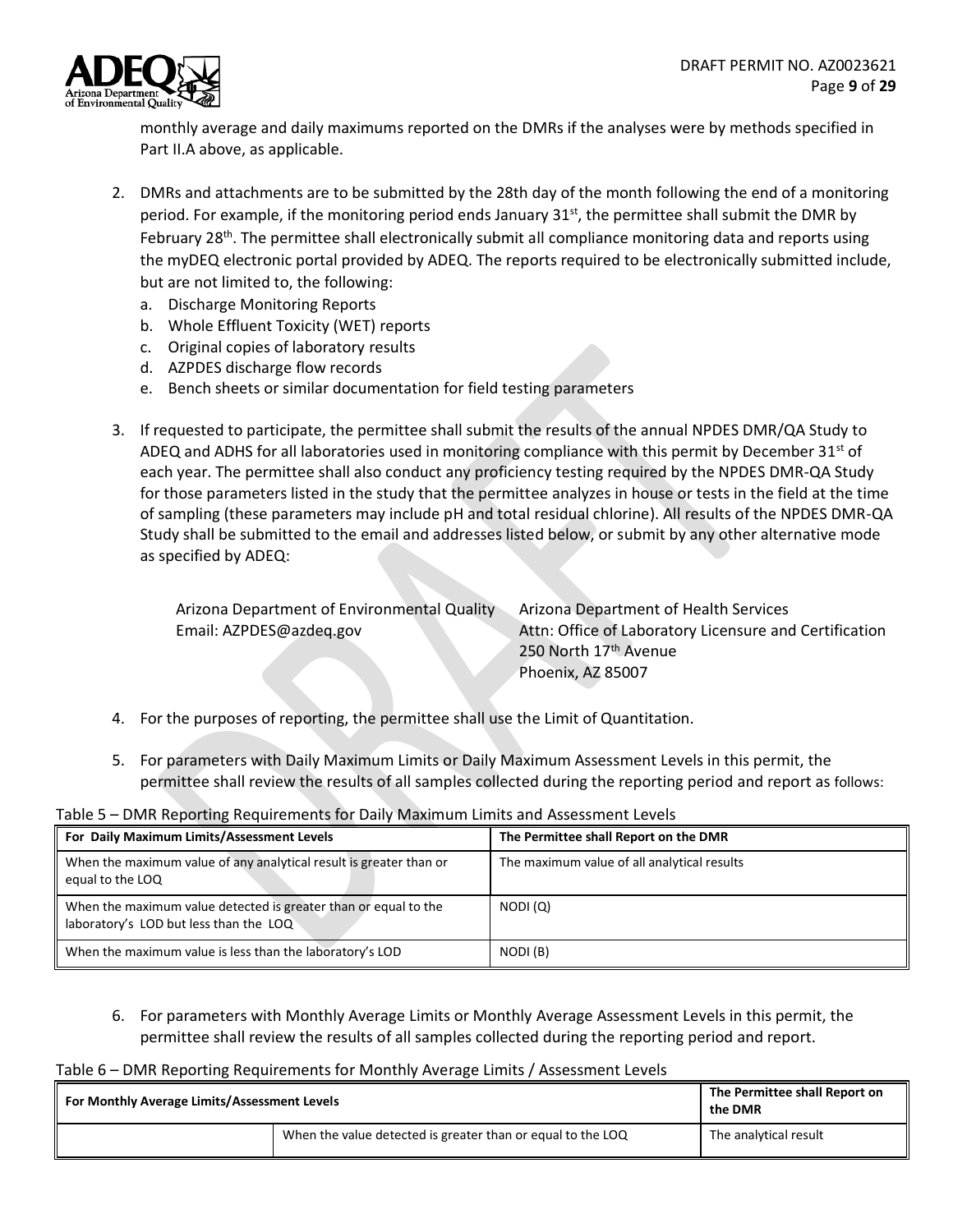

| For Monthly Average Limits/Assessment Levels                                                           |                                                                                                                                                                                                                                                                                       | The Permittee shall Report on<br>the DMR                                     |
|--------------------------------------------------------------------------------------------------------|---------------------------------------------------------------------------------------------------------------------------------------------------------------------------------------------------------------------------------------------------------------------------------------|------------------------------------------------------------------------------|
| If only one sample is collected<br>during the reporting period<br>(monthly, quarterly, annually, etc.) | When the value detected is greater than or equal to the laboratory's<br>LOD, but less than the LOQ                                                                                                                                                                                    | NODI(Q)                                                                      |
| (In this case, the sample result is<br>the monthly average.)                                           | When the value is less than the laboratory's LOD                                                                                                                                                                                                                                      | NODI (B)                                                                     |
| If more than one sample is<br>collected during the reporting<br>period                                 | All samples collected in the same calendar month must be averaged.<br>• When all results are greater than or equal to the LOQ, all values are<br>averaged<br>• If some results are less than the LOQ, use the LOD value in the<br>averaging<br>• Use '0' for values less than the LOD | The highest monthly average<br>which occurred during the<br>reporting period |

- 7. For all field testing, or if the information below is not included on the laboratory reports required by Part II.B.2, the permittee shall attach a bench sheet or similar documentation to each DMR that includes, for all analytical results during the reporting period the following:
	- a. the analytical result,
	- b. the number or title of the approved analytical method, preparation and analytical procedure utilized by the field personnel or laboratory, and the LOD and LOQ for the analytical method for the parameter, and
	- c. any applicable data qualifiers using the most current revision of the Arizona Data Qualifiers (available online at: http://www.azdhs.gov)

# <span id="page-9-0"></span>**C. Twenty-four Hour Reporting of Noncompliance**

1. The permittee shall orally report any noncompliance which may endanger the environment or human health within 24 hours from the time the permittee becomes aware of the event to:

# **ADEQ 24 hour hotline at (602) 771-2330**

by phone call or voice mail by 9 a.m. on the first business day following the noncompliance. The permittee shall also notify the Surface Water Inspection and Compliance Unit in writing within 5 days of the noncompliance event to [AZPDES@azdeq.gov.](mailto:AZPDES@azdeq.gov) The permittee shall include in the written notification: a description of the noncompliance and its cause; the period of noncompliance, including dates and times, and, if the noncompliance has not been corrected, the time it is expected to continue; and steps taken or planned to reduce, eliminate, and prevent reoccurrence of the noncompliance.

- 2. The following instances of noncompliance are subject to the 24-hour and 5-day reporting requirements:
	- a. An exceedance of any maximum daily limit for the parameters listed in Part 1.A. Table 1.
	- b. Any unanticipated bypass which exceeds any discharge limitations in the permit.
	- c. Any upset which exceeds any discharge limitation in the permit.
- 3. The permittee shall retain records the following monitoring records:
	- a. Date, exact location and time of sampling or measurements performed, preservatives used;
	- b. Individual(s) who performed the sampling or measurements;
	- c. Date(s) the analyses were performed;
	- d. Laboratory(s) which performed the analyses;
	- e. Analytical techniques or methods used;
	- f. Chain of custody forms;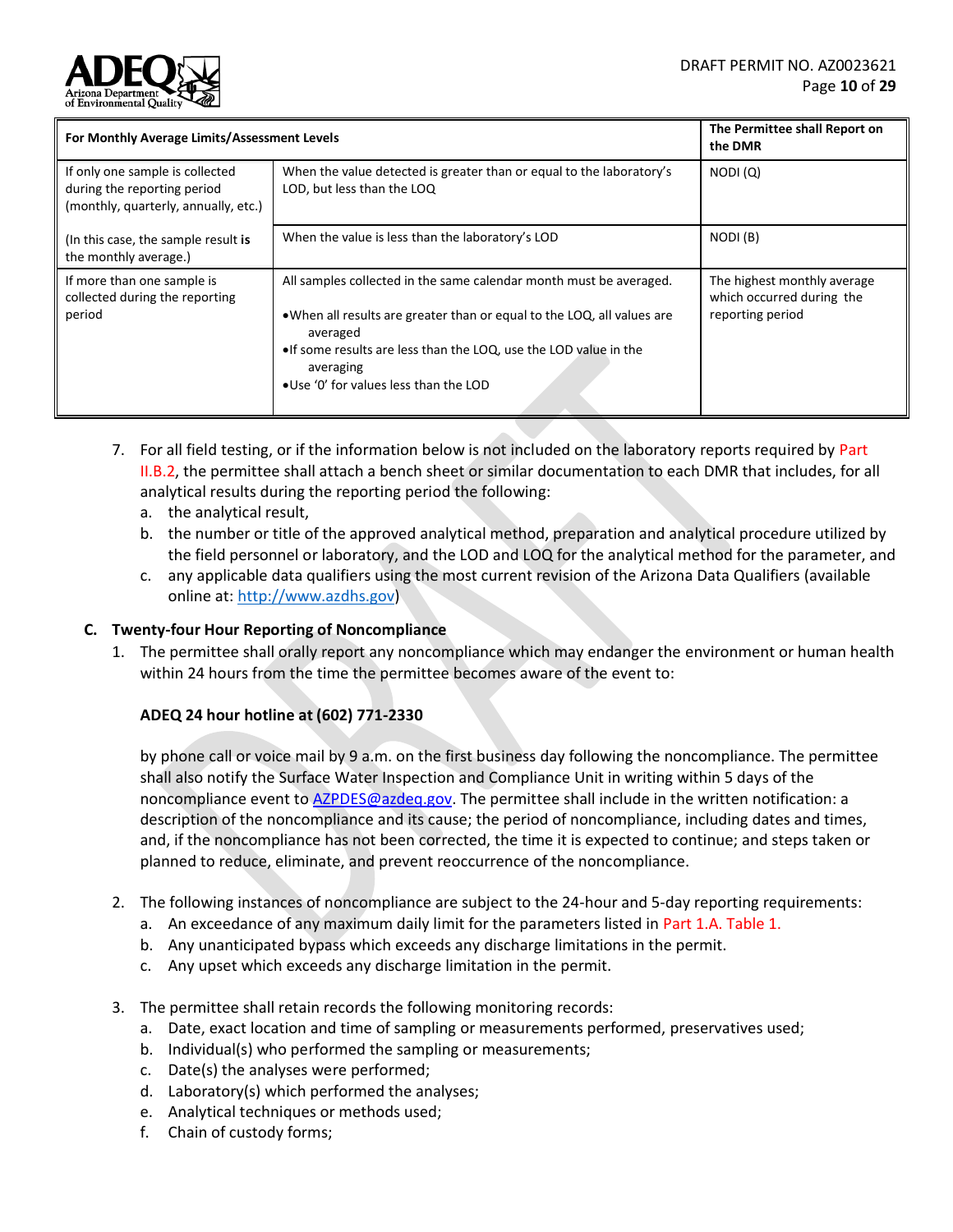

- g. Any comments, case narrative or summary of results produced by the laboratory. These comments should identify and discuss QA/QC analyses performed concurrently during sample analyses and should specify whether analyses met project requirements and 40 CFR 136. If results include information on initial and continuing calibration, surrogate analyses, blanks, duplicates, laboratory control samples, matrix spike and matrix spike duplicate results, sample receipt condition, or holding times and preservation, these records must also be retained.
- h. Summary of data interpretation and any corrective action taken by the permittee.

#### <span id="page-10-1"></span><span id="page-10-0"></span>**PART III – WHOLE EFFLUENT TOXICITY TESTING REQUIREMENTS**

#### **A. General Conditions**

- 1. The permittee shall conduct chronic toxicity tests on three (3) discrete samples samples of the final discharge at the frequencies specified in Part 1.
- 2. Final discharge samples must be taken following all treatment processes, including chlorination and dechlorination, and prior to mixing with the receiving water. The required WET tests must be performed on unmodified samples of final discharge. WET tests conducted on samples that are dechlorinated after collection are not acceptable for compliance with this permit.
- 3. Chemical testing for all the parameters listed in Parts I.A and B of this permit whose required sample type is a composite shall be performed on a split of at least one of the three composite samples taken for one chronic WET test. For those parameters listed in Parts I.A and B of this permit whose required sample type is discrete, the testing shall be performed on a discrete sample collected concurrently with one sample, discrete or composite, collected for an acute or chronic WET test.
- 4. Definitions related to toxicity are found in Appendix A.

#### <span id="page-10-2"></span>**B. Chronic Toxicity**

- 1. The permittee shall conduct short-term chronic toxicity tests on three species: the waterflea, *Ceriodaphnia dubia* (survival and reproduction test); the fathead minnow, *Pimephales promelas* (larval survival and growth test); and the green alga, *Pseudokirchneriella subcapitata* (formerly known as *Selenastrum capricornutum* or *Raphidocelis subcapitata)* (growth test).
- 2. The permittee must follow the USEPA 4th edition manual, *Short-term Methods for Estimating the Chronic Toxicity of Effluents and Receiving Waters to Freshwater Organisms* (EPA/821-R-02-013) for all chronic compliance toxicity testing.
- 3. The chronic toxicity action levels are any one test result greater than 1.6 Tus or any calculated monthly median value greater than 1.0 TUc. If chronic toxicity is detected above these values, follow-up testing is required per Part IV, Section E. A chronic toxicity unit (TUc) shall be calculated as TUc = 100/NOEC.
- 4. The chronic WET test shall be conducted using a series of five dilutions and a control. The following dilution series must be used: 12.5, 25, 50, 75, and 100% discharge.

# <span id="page-10-3"></span>**C. Quality Assurance**

1. Discharge samples must be maintained between 0 and  $6^{\circ}$ C from collection until utilized in the toxicity testing procedure. When a composite sample is required, each aliquot making up the composite must be chilled after collection and throughout the compositing period. The single allowable exception is when a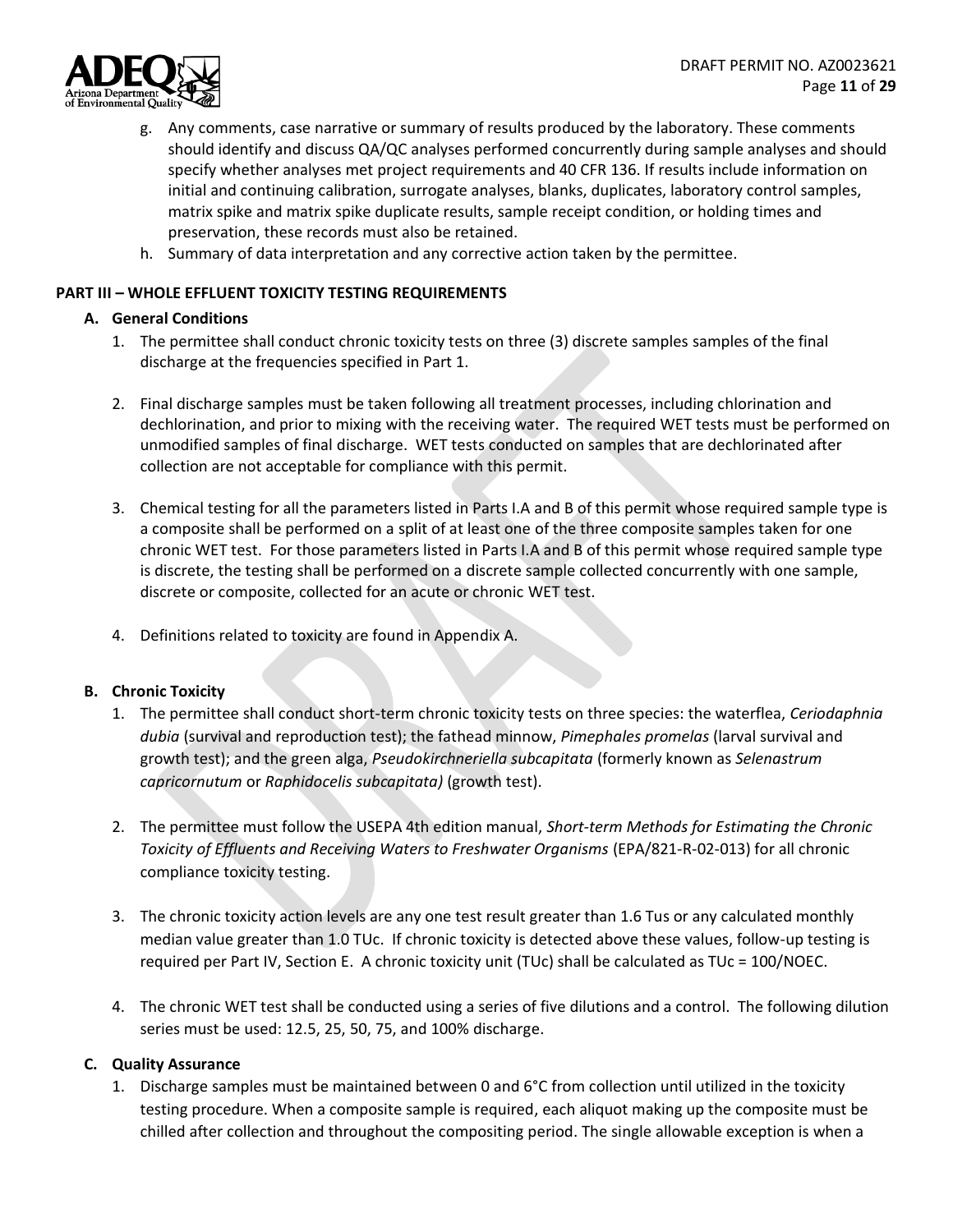

grab sample is delivered to the performing laboratory for test initiation no later than 4 hours following the time of collection.

- 2. Control and dilution water should be receiving water or lab water as appropriate, as described in the 40 CFR Part 136.3 approved method. If the dilution water used is different from the culture water, a second control, using culture water shall also be used.
- 3. Reference toxicity tests, (a check of the laboratory and test organisms' performance), shall be conducted at least 1 time in a calendar month for each toxicity test method conducted in the laboratory during that month. Additionally, any time the laboratory changes its source of test organisms, a reference toxicity test must be conducted before or in conjunction with the first WET test performed using the organisms from the newer source. Reference toxicant testing must be conducted using the same test conditions as the discharge toxicity tests (ie., same test duration, etc.).
- 4. If either the reference toxicant test or the discharge test does not meet all test acceptability criteria as specified in the 40 CFR Part 136.3 approved WET methods, then the permittee must re-sample and re-test within 14 days of receipt of the test results. The re-sampling and re-testing requirements include laboratory induced error in performing the test method.
- 5. The chronic reference toxicant and discharge tests must meet the upper and lower bounds on test sensitivity as determined by calculating the percent minimum significant difference (PMSD) for each test result. The test sensitivity bound is specified for each test method (see Section 10, Table 6 in EPA/821-R-02- 013). There are five possible outcomes based on the PMSD result.
	- a. Unqualified Pass- The test's PMSD is within bounds and there is no significant difference between the means for the control and the discharge. The regulatory authority would conclude that there is no toxicity.
	- b. Unqualified Fail- The test's PMSD is larger than the lower bound (but not greater than the upper bound) in Table 6 and there is a significant difference between the means for the control and the discharge. The regulatory authority would conclude that there is toxicity.
	- c. Lacks Test Sensitivity- The test's PMSD exceeds the upper bound in Table 6 and there is no significant difference between the means for the control and the discharge. The test is considered invalid. A discharge sample must be collected and another toxicity test must be conducted within 14 days of receipt of the test results.
	- d. Lack Test Sensitivity- The test's PMSD exceeds the upper bound in Table 6 and there is a significant difference between the means for the control and the discharge. The test is considered valid. The regulatory authority will conclude that there is toxicity.
	- e. Very Small but Significant Difference- The relative difference between the means for the control and discharge is smaller than the lower bound in Table 6 and this difference is statistically significant. The test is acceptable and the NOEC should be determined.

# <span id="page-11-0"></span>**D. Toxicity Identification Evaluation (TIE)/Toxicity Reduction Evaluation (TRE) Process**

1. If chronic toxicity is detected above a WET action level or Limit specified in this permit and the source of toxicity is known (for instance, a temporary plant upset), the permittee shall conduct one follow-up test within two weeks of receipt of the sample results that exceeded the action level. The permittee shall use the same test and species as the failed toxicity test. For intermittent discharges, the follow-up test shall be conducted whether discharging or not. If toxicity is detected in the follow-up, the permittee shall immediately begin developing a TRE plan and submit the plan to ADEQ for review and approval within 30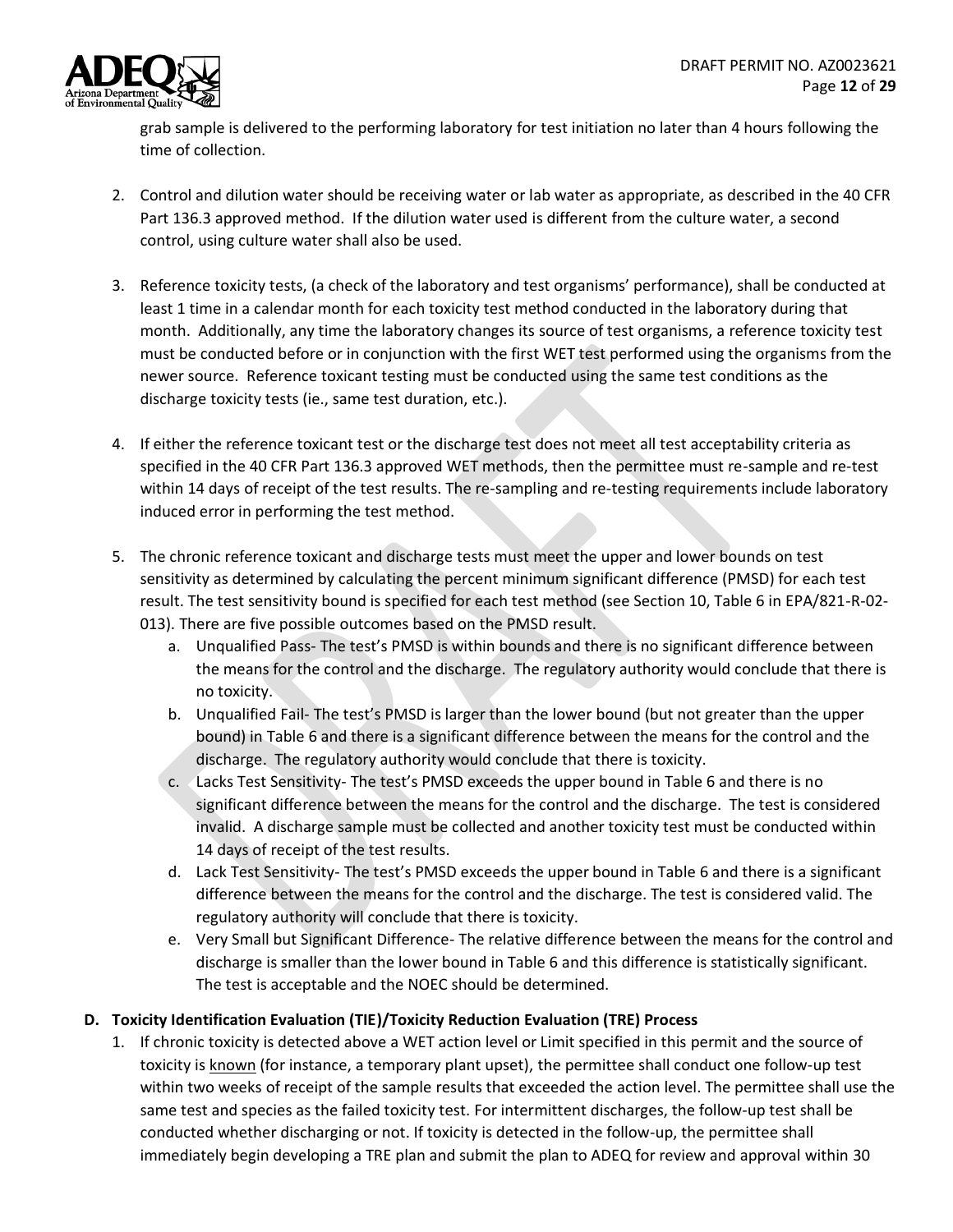

days after receipt of the toxic result. Requirements for the development of a TRE are listed in paragraph 3 below. The permittee must implement the TRE plan as approved and directed by ADEQ.

- 2. If chronic toxicity is detected above an action level or Limit specified in this permit and the source of toxicity is unknown, the permittee shall begin additional toxicity monitoring within two weeks of receipt of the sample results that exceeded the action level. The permittee shall conduct one WET test approximately every other week until either a test exceeds an action level (or limit) or four tests have been completed. The follow-up tests must use the same test and species as the failed toxicity test. For intermittent discharges, the first follow-up test shall be conducted whether discharging or not; the subsequent three follow-up tests shall be conducted during the next three discharge events.
	- a. If none of the four tests exceed a WET action level or limit, then the permittee may return to the routine WET testing frequency specified in this permit.
	- b. If a WET action level or limit is exceeded in any of the additional tests, the permittee shall immediately begin developing a TRE plan and submit the plan to ADEQ for review and approval within 30 days after receipt of the toxic result. Requirements for the development of a TRE are listed in subsection 3, below. The permittee must implement the TRE plan as approved and directed by ADEQ.
- 3. The permittee shall use the EPA guidance manual *Toxicity Reduction Evaluation Guidance for Municipal Wastewater Treatment Plants*, 1999 *(*EPA/833/B-99/002) in preparing a TRE plan. The TRE plan shall include, at a minimum, the following:
	- a. Further actions to investigate and identify the causes of toxicity, if unknown. The permittee may initiate a TIE as part of the TRE process using the following EPA manuals as guidance: *Toxicity*  Identification Evaluation: Characterization of Chronically Toxic Effluents, Phase I, 1992 (EPA/600/6-91/005F); *Methods for Aquatic Toxicity Identification Evaluations: Phase I, Toxicity Characterization Procedures*, 2nd Edition, 1991 (EPA/600/6-91/003); *Methods for Aquatic Toxicity Identification Evaluations: Phase II, Toxicity Identification Procedures for Samples Exhibiting Acute and Chronic Toxicity,* 1993 (EPA/600/R-92/080); and *Methods for Aquatic Toxicity Identification Evaluations:*  Phase III, Toxicity Confirmation Procedures for Samples Exhibiting Acute and Chronic Toxicity, 1993 (EPA/600/R-92/081).
	- b. Action the permittee will take to mitigate the impact of the discharge and to prevent the recurrence of toxicity; and
	- c. A schedule for implementing these actions.

# <span id="page-12-0"></span>**E. WET Reporting**

- 1. The permittee shall report chronic toxicity results on DMRs in Chronic Toxicity Units (TUc). The TUc for DMR reporting shall be calculated as TUc= 100/NOEC.
- 2. In addition to reporting WET results on DMRs, the permittee shall submit a copy of the full lab report(s) for all WET testing conducted during the monitoring period covered by the DMR. The lab report should report TUc as 100/NOEC **and** as 100/IC25. If the lab report does not contain any of the following items, then these must also be supplied in a separate attachment to the report: 1) sample collection and test initiation dates, 2) the results of the discharge analyses for all parameters required to be tested concurrently with WET testing as defined in Part I.A and B, Tables 1 and 2, and Part IV.A.3 of this permit, and 3) copies of completed "AZPDES Discharge Flow Records" for the months in the WET monitoring period.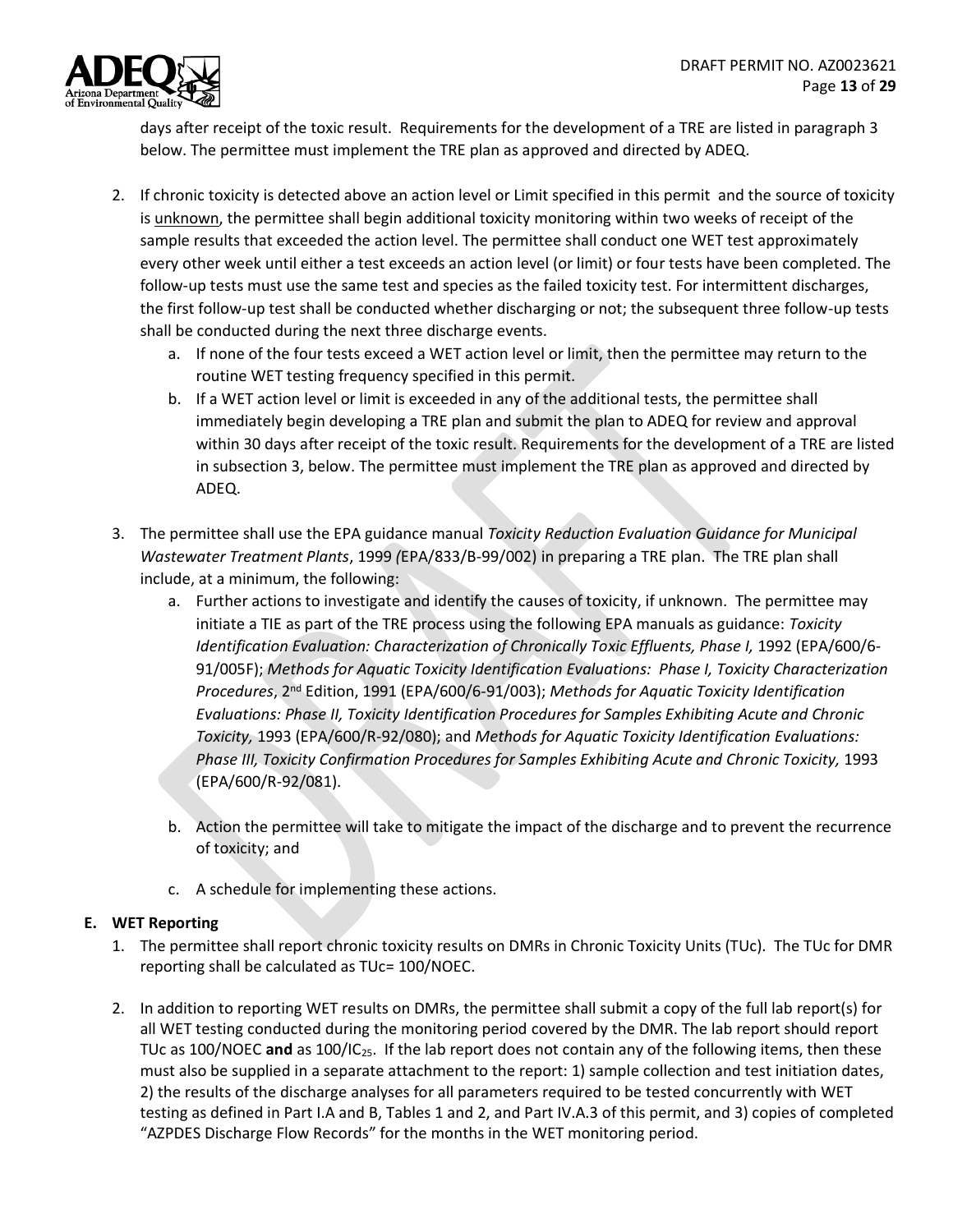

3. WET lab reports and any required additional attachments shall be submitted to ADEQ by the 28<sup>th</sup> day of the month following the end of the WET monitoring period, or upon request.

#### <span id="page-13-1"></span><span id="page-13-0"></span>**PART V – SPECIAL CONDITIONS**

#### **A. Reopener**

This permit may be modified per the provisions of A.A.C. R18-9-B906, and R18-9-A905 which incorporates 40 CFR Part 122. This permit may be reopened based on newly available information; to add conditions or limits to address demonstrated discharge toxicity; to implement any EPA-approved new Arizona water quality standard; or to re-evaluate reasonable potential (RP), if Assessment Levels in this permit are exceeded.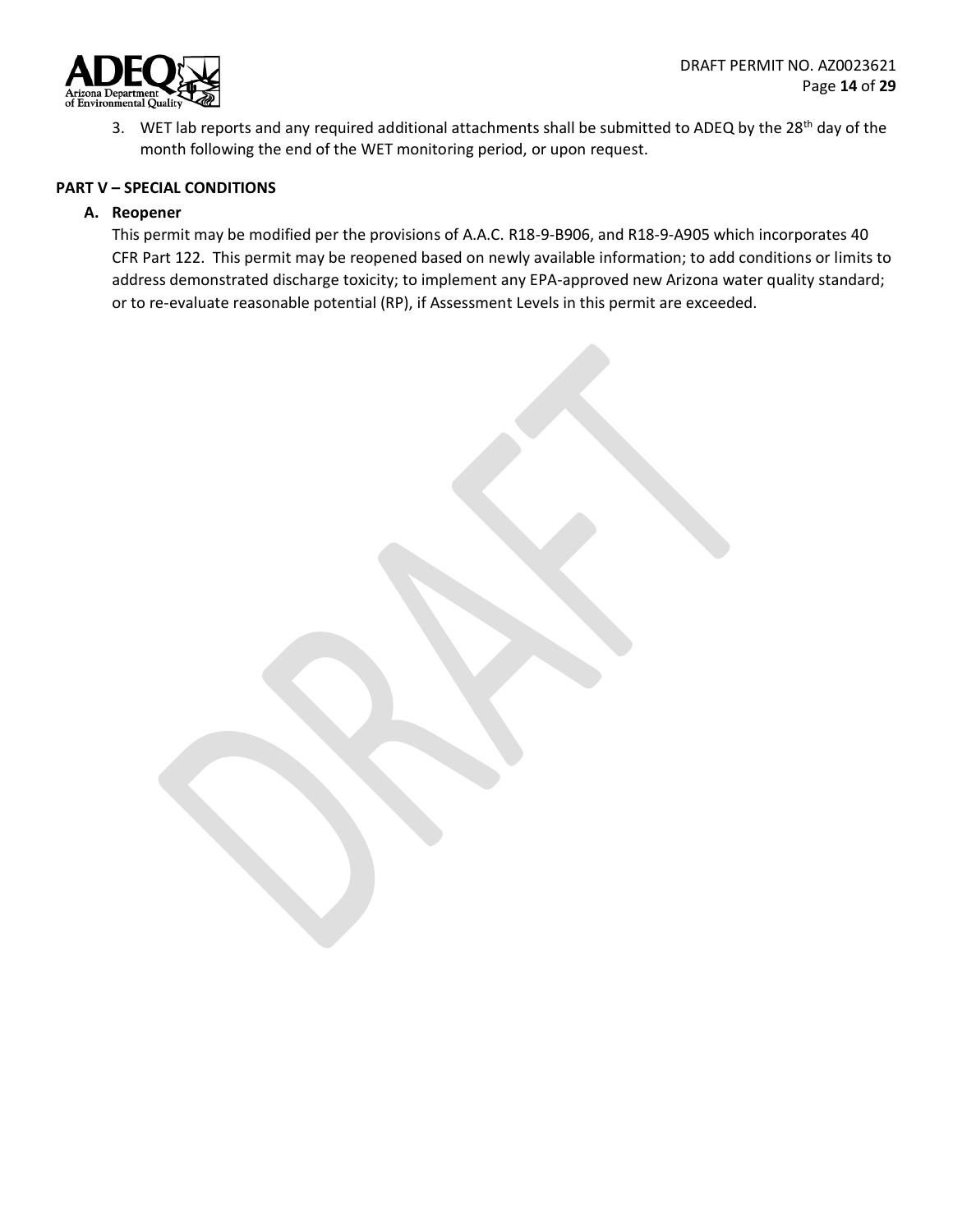# Arizona Department

# <span id="page-14-0"></span>**Appendix A - Part A: Acronyms**

| A.A.C.        | Arizona Administrative Code                                   |  |
|---------------|---------------------------------------------------------------|--|
| ADEQ          | Arizona Department of Environmental Quality                   |  |
| <b>ADHS</b>   | Arizona Department of Health Services                         |  |
| EQ            | <b>Exceptional Quality (biosolids)</b>                        |  |
| <b>AZPDES</b> | Arizona Pollutant Discharge Elimination System                |  |
| A.R.S.        | <b>Arizona Revised Statutes</b>                               |  |
| <b>CFR</b>    | Code of Federal Regulations                                   |  |
| <b>CFU</b>    | <b>Colony Forming Units</b>                                   |  |
| Director      | The Director of ADEQ or any authorized representative thereof |  |
| <b>DMR</b>    | <b>Discharge Monitoring Report</b>                            |  |
| <b>EPA</b>    | The U.S. Environmental Protection Agency                      |  |
| kg/day        | Kilograms per day                                             |  |
| <b>MGD</b>    | Million Gallons per Day                                       |  |
| mg/L          | Milligrams per Liter, also equal to parts per million (ppm)   |  |
| <b>MPN</b>    | Most Probable Number                                          |  |
| <b>NPDES</b>  | National Pollutant Discharge Elimination System               |  |
| <b>PFU</b>    | Plaque-Forming Unit                                           |  |
| QA            | <b>Quality Assurance</b>                                      |  |
| <b>SSU</b>    | Sewage Sludge Unit                                            |  |
| <b>TBEL</b>   | <b>Technology-based Effluent Limitation</b>                   |  |
| $\mu$ g/L     | Micrograms per Liter, also equal to parts per billion (ppb)   |  |
| WQBEL         | Water quality-based Effluent Limitation                       |  |
|               |                                                               |  |

# <span id="page-14-1"></span>**Appendix A - Part B: Definitions**

| <b>Acute Toxicity Test</b>           | A test used to determine the concentration of discharge or ambient<br>waters that produces an adverse effect (lethality) on a group of test<br>organisms during a short-term exposure 9e.g., 24, 48, or 96 hours). Acute<br>toxicity is measured using statistical procedures (e.g., pint estimate<br>techniques or hypothesis testing) and is reported as PASS/FAIL or in TUas,<br>where $TUa = 100LC_{50}$ . |
|--------------------------------------|----------------------------------------------------------------------------------------------------------------------------------------------------------------------------------------------------------------------------------------------------------------------------------------------------------------------------------------------------------------------------------------------------------------|
| <b>Annual Pollutant Loading Rate</b> | The maximum amount of a pollutant that can be applied to an acre or<br>hectare of land during a 365-day period.                                                                                                                                                                                                                                                                                                |
| Applicator                           | A person who arranges for and controls the site-specific land application of<br>biosolids in Arizona.                                                                                                                                                                                                                                                                                                          |
| Base Flood                           | A flood that has a one percent chance of occurring in any given year (or a<br>flood that is likely to occur once in 100 years).                                                                                                                                                                                                                                                                                |
| <b>Chronic Toxicity Test</b>         | A test in which sublethal effects (e.g., reduced growth or reproduction) are<br>measured in addition to lethality. Chronic toxicity is measured as TUc =<br>100/NOEC or TUc = 100/Ecp or 100/ICp. The ICp and ECp value should be<br>the approximate equivalent of the NOEC calculated by hypothesis testing<br>for each test method.                                                                          |
| Daily Maximum Concentration Limit    | The maximum allowable discharge of a pollutant in a calendar day as<br>measured on any single discrete sample or composite sample.                                                                                                                                                                                                                                                                             |
| Daily Maximum Mass Limit             | The maximum allowable total mass of a pollutant discharged in a calendar<br>day.                                                                                                                                                                                                                                                                                                                               |

**The Second Service**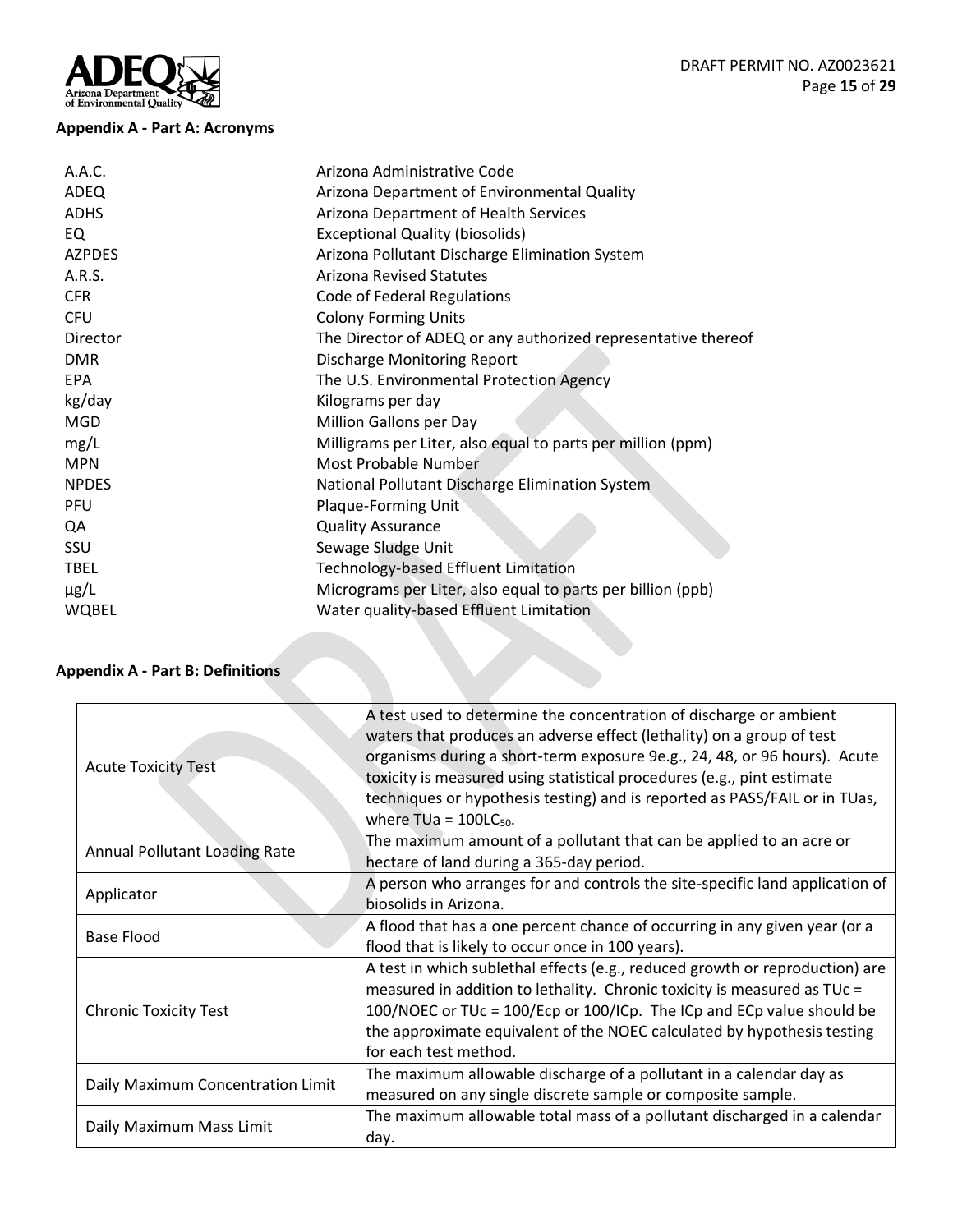

| Discrete or Grab Sample                 | An individual sample of at least 100 mL collected from a single location, or    |
|-----------------------------------------|---------------------------------------------------------------------------------|
|                                         | over a period of time not exceeding 15 minutes.                                 |
| Dry-Weight Basis                        | The weight of biosolids calculated after the material has been dried at 105     |
|                                         | °C until reaching a constant mass.                                              |
|                                         | A point estimate of the toxicant (or discharge) concentration that would        |
| <b>Effect Concentration Point (ECP)</b> | cause an observable adverse effect (e.g., survival or fertilization) in a given |
|                                         | percent of the test organisms, calculated from a continuous model (e.g.,        |
|                                         | USEPA Probit Model).                                                            |
|                                         | A sample that combines discrete samples collected over time, based on           |
|                                         | the flow of the discharge being sampled. There are two methods used to          |
|                                         | collect this type of sample. One collects a constant sample volume at time      |
| Flow Proportional Composite Sample      | intervals that vary based on stream flow. The other collects discrete           |
|                                         | samples that are proportioned into aliquots of varying volumes based on         |
|                                         | stream flow, at constant time intervals (i.e. flow-weighted composite           |
|                                         | sample).                                                                        |
| Hardness                                | The sum of the calcium and magnesium concentrations, expressed as               |
|                                         | calcium carbonate (CACO <sub>3</sub> ) in milligrams per liter.                 |
|                                         | A statistical technique (e.g., Dunnetts test) that determines what              |
|                                         | concentration is statistically different from the control. Endpoints            |
|                                         | determined from hypothesis testing are NOEC and LOEC. The two                   |
| <b>Hypothesis Testing</b>               | hypotheses commonly tested in WET are:                                          |
|                                         | Null hypothesis $(H_0)$ : The discharge is not toxic.                           |
|                                         | Alternative hypothesis $(H_a)$ : The discharge is toxic.                        |
|                                         | A point estimate of the toxicant concentration that would cause a given         |
|                                         | percent reduction in a non-lethal biological measurement (e.g.,                 |
|                                         | reproduction or growth) calculated from a continuous model (e.g., USEPA         |
| Inhibition Concentration (IC)           | Interpolation Method). IC25 is a point estimate of the toxicant                 |
|                                         | concentration that would cause a 25% reduction in a non-lethal biological       |
|                                         | measurement.                                                                    |
|                                         | The toxicant (or discharge) concentration that would cause death in 50          |
| <b>LC50</b>                             | percent of the test organisms.                                                  |
|                                         | The minimum levels, concentrations, or quantities of a target variable such     |
|                                         | as an analyte that can be reported with a specific degree of confidence.        |
|                                         | The calibration point shall be at or below the LOQ. The LOQ is the              |
| Limit of Quantitation (LOQ)             | concentration in a sample that is equivalent to the concentration of the        |
|                                         | lowest calibration standard analyzed by a specific analytical procedure,        |
|                                         | assuming that all of the method-specified sample weights, volumes, and          |
|                                         | processing steps have been followed.                                            |
|                                         | An analyte and matrix-specific estimate of the minimum amount of a              |
|                                         | substance that the analytical process can reliably detect with a 99%            |
| Limit of Detection (LOD)                | confidence level. This may be laboratory dependent and is developed             |
|                                         | according to R9014-615(C)(7).                                                   |
| Method Detection Limit (MDL)            | See LOD                                                                         |
|                                         | An area where a discharge undergoes initial dilution and may be extended        |
|                                         | to cover the secondary mixing in the ambient waterbody. A mixing zone is        |
| <b>Mixing Zone</b>                      | an allocated impact zone where water quality criteria can be exceeded as        |
|                                         | long as acutely toxic conditions are prevented.                                 |
|                                         | Other than for bacteriological testing, means the highest allowable             |
| Monthly or Weekly Average               | average calculated as an arithmetic mean of consecutive measurements            |
| <b>Concentration Limit</b>              | made during calendar month or week, respectively. The "monthly or               |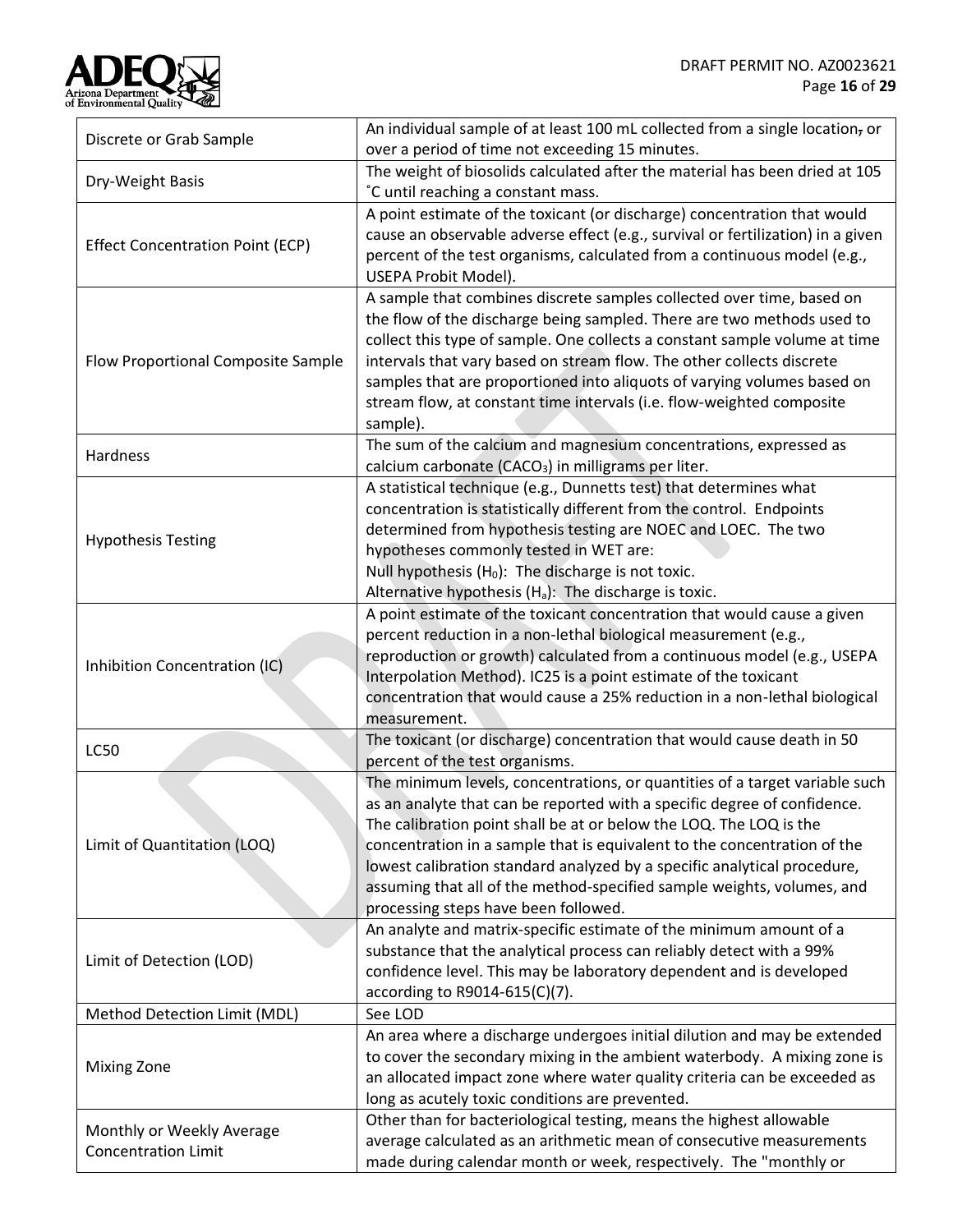

|                                            | weekly average concentration limit" for E. coli bacteria means the highest<br>allowable average calculated as the geometric mean of a minimum of four<br>(4) measurements made during a calendar month or week, respectively.<br>The geometric mean is the nth root of the product of n numbers. For<br>either method (CFU or MPN), when data are reported as "0" or non-detect<br>then input a "1" into the calculation for the geometric mean. |
|--------------------------------------------|--------------------------------------------------------------------------------------------------------------------------------------------------------------------------------------------------------------------------------------------------------------------------------------------------------------------------------------------------------------------------------------------------------------------------------------------------|
| No Observed Effect Concentration<br>(NOEC) | The highest tested concentration of discharge or toxicant, that causes no<br>observable adverse effect on the test organisms (i.e., the highest<br>concentration of toxicant at which the values for the observed responses<br>are not statistically significant different from the controls).                                                                                                                                                   |
| Point Estimate Techniques                  | As Probit, Interpolation Method, Spearman-Karber are used to determine<br>the discharge concentration at which adverse effects (e.g., fertilization,<br>growth or survival) occurred. For example, concentration at which a 25<br>percent reduction in fertilization occurred.                                                                                                                                                                   |
| <b>Reference Toxicant Test</b>             | A toxicity test conducted with the addition of a known toxicant to indicate<br>the sensitivity of the organisms being used and demonstrate a laboratory's<br>ability to obtain consistent results with the test method. Reference<br>toxicant data are part of the routine QA/QC program to evaluate the<br>performance of laboratory personnel and test organisms.                                                                              |
| Runoff                                     | Rainwater, leachate, or other liquid that drains over any part of a land<br>surface and runs off of the land surface.                                                                                                                                                                                                                                                                                                                            |
| Significant Difference                     | Defined as statistically significant difference (e.g., 95% confidence level) in<br>the means of two distributions of sampling results.                                                                                                                                                                                                                                                                                                           |
| Single Concentration Acute Test            | A statistical analysis comparing only two sets of replicate observations. In<br>the case of WET, comparing only two test concentrations (e.g., a control<br>and 100% discharge). The purpose of this test is to determine if the 100%<br>discharge concentration differs from the control (i.e., the test passes or<br>fails).                                                                                                                   |
| Source Water                               | Is defined as untreated water from streams, rivers, lakes or underground<br>aquifers that is used to provide public drinking water as well as to supply<br>private wells used for human consumption.                                                                                                                                                                                                                                             |
| Submit                                     | Used in this permit, means post-marked, documented by other mailing<br>receipt, or hand-delivered to ADEQ.                                                                                                                                                                                                                                                                                                                                       |
| Test Acceptability Criteria (TAC)          | Specific criteria for determining whether toxicity tests results are<br>acceptable. The discharge and reference toxicant must meet specific<br>criteria as defined in the test method.                                                                                                                                                                                                                                                           |
| Ton                                        | A net weight of 2000 pounds and is known as a short ton.                                                                                                                                                                                                                                                                                                                                                                                         |
| Toxic Unit (TU)                            | A measure of toxicity in a discharge as determined by the acute toxicity<br>units or chronic toxicity units measured. Higher the TUs indicate greater<br>toxicity.                                                                                                                                                                                                                                                                               |
| Toxicity Identification Evaluation (TIE)   | A set of procedures used to identify the specific chemical(s) causing<br>discharge toxicity.                                                                                                                                                                                                                                                                                                                                                     |
| <b>Toxicity Reduction Evaluation (TRE)</b> | A site-specific study conducted in a stepwise process designed to identify<br>the causative agents of discharge toxicity, isolate the sources of toxicity,<br>evaluate the effectiveness of toxicity control options, and then confirm the<br>reduction in discharge toxicity.                                                                                                                                                                   |
| <b>Toxicity Test</b>                       | A procedure to determine the toxicity of a chemical or a discharge using<br>living organisms. A toxicity test measures the degree of effect of a specific<br>chemical or discharge on exposed test organisms.                                                                                                                                                                                                                                    |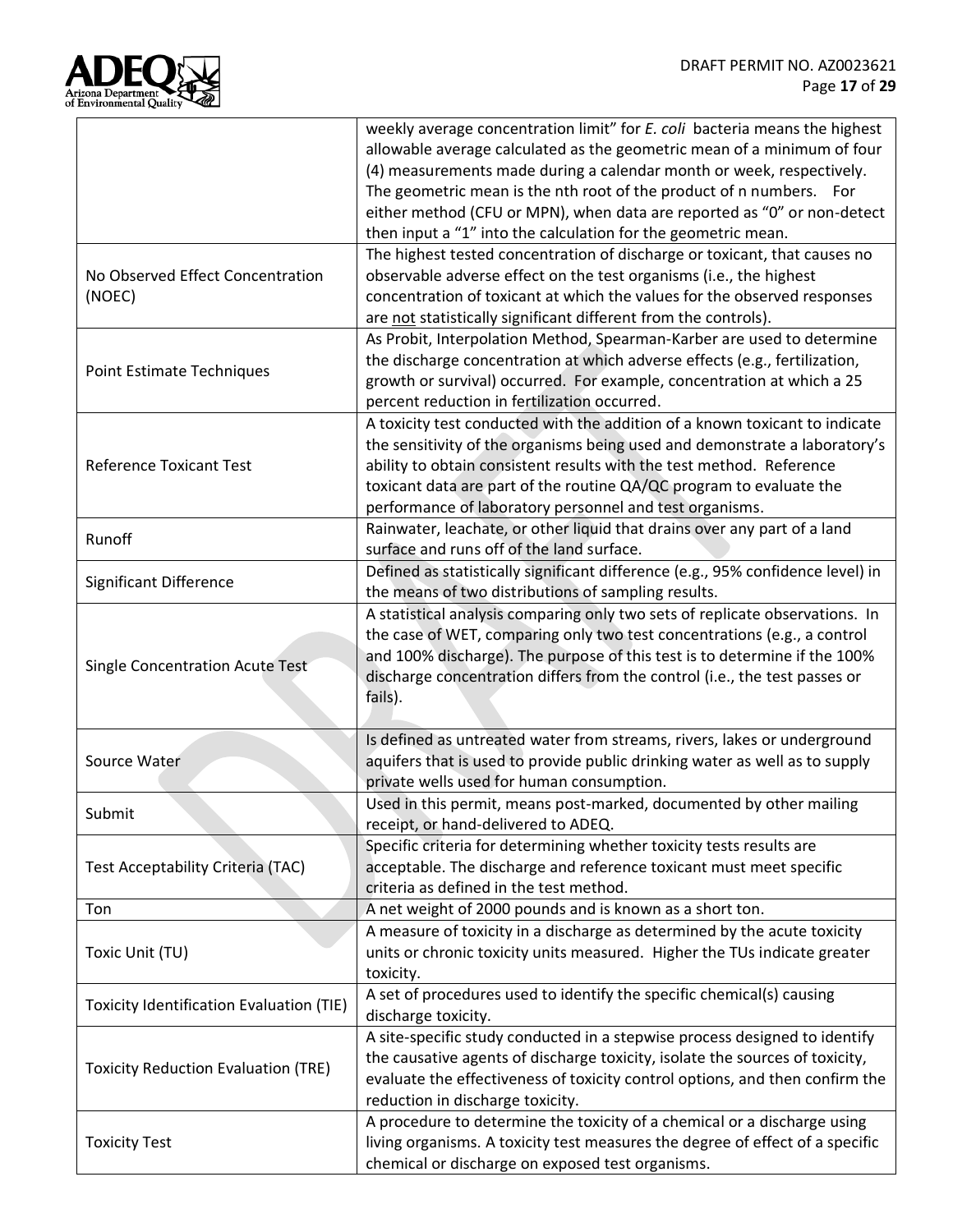

Whole Effluent Toxicity The total toxic effect of a discharge measured directly with a toxicity test.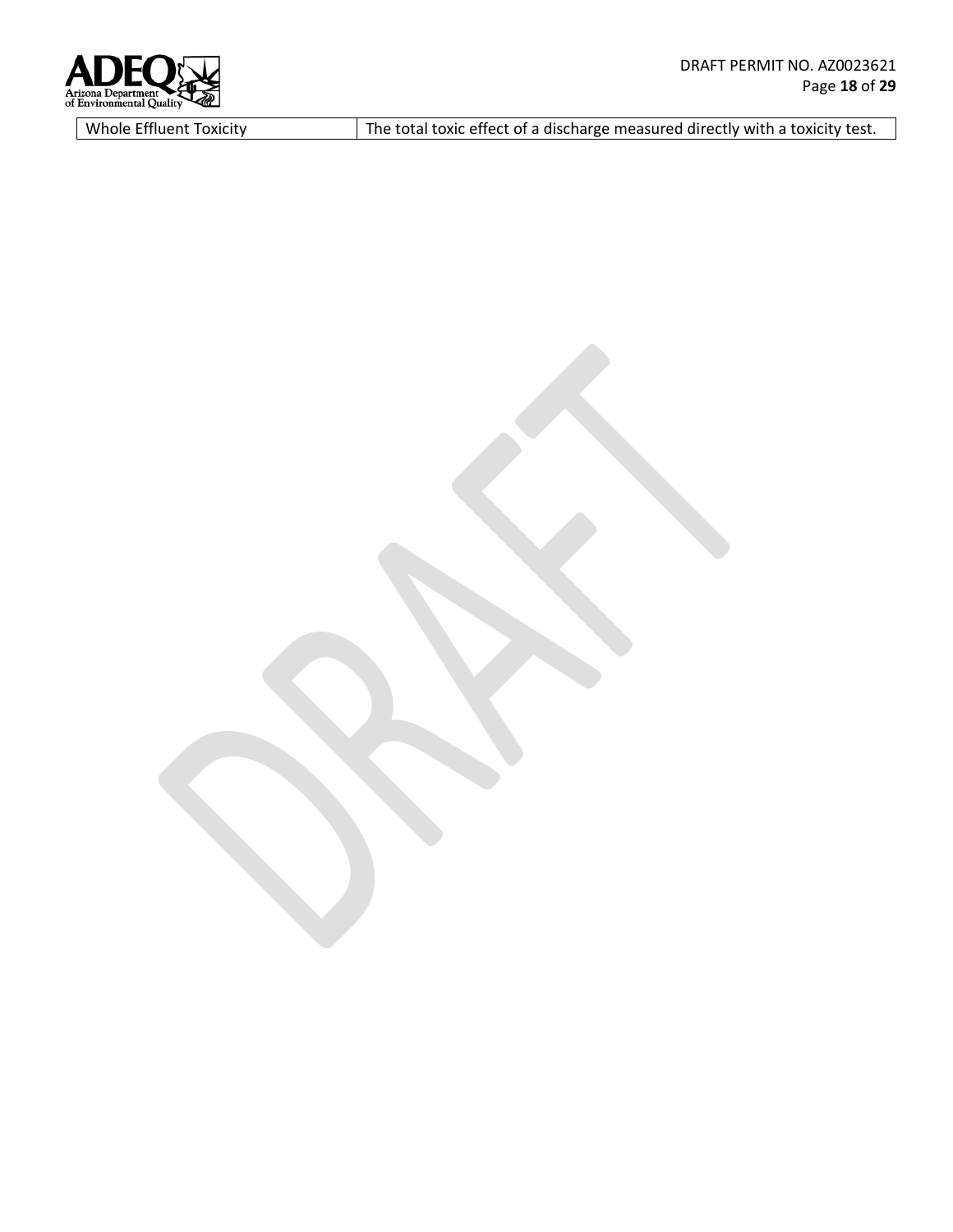

#### <span id="page-18-0"></span>**Appendix B - AZPDES Discharge Flow Record**

|                         | Indian Garden Potable Water Pumping Station - AZ0023621 |                                                                                                                     |
|-------------------------|---------------------------------------------------------|---------------------------------------------------------------------------------------------------------------------|
|                         |                                                         | Discharge to Garden Creek, tributary to Pipe Creek, tributary to the Colorado River in the Colorado River Basin At: |
| <b>Outfall No:</b>      |                                                         |                                                                                                                     |
| Location:               |                                                         |                                                                                                                     |
| Month:                  |                                                         | Year:                                                                                                               |
|                         | Flow Duration <sup>(1)</sup>                            | Flow Rate <sup>(2)</sup>                                                                                            |
| Date:                   | (Total hours per day)                                   | (Total MGD per day)                                                                                                 |
| 1                       |                                                         |                                                                                                                     |
| $\mathbf{2}$            |                                                         |                                                                                                                     |
| $\overline{\mathbf{3}}$ |                                                         |                                                                                                                     |
| 4                       |                                                         |                                                                                                                     |
| 5                       |                                                         |                                                                                                                     |
| 6                       |                                                         |                                                                                                                     |
| 7                       |                                                         |                                                                                                                     |
| 8                       |                                                         |                                                                                                                     |
| $\boldsymbol{9}$        |                                                         |                                                                                                                     |
| 10                      |                                                         |                                                                                                                     |
| 11                      |                                                         |                                                                                                                     |
| 12                      |                                                         |                                                                                                                     |
| 13                      |                                                         |                                                                                                                     |
| 14                      |                                                         |                                                                                                                     |
| 15                      |                                                         |                                                                                                                     |
| 16                      |                                                         |                                                                                                                     |
| 17                      |                                                         |                                                                                                                     |
| 18                      |                                                         |                                                                                                                     |
| 19                      |                                                         |                                                                                                                     |
| 20                      |                                                         |                                                                                                                     |
| 21                      |                                                         |                                                                                                                     |
| 22                      |                                                         |                                                                                                                     |
| 23                      |                                                         |                                                                                                                     |
| 24                      |                                                         |                                                                                                                     |
| 25                      |                                                         |                                                                                                                     |
| 26                      |                                                         |                                                                                                                     |
| 27                      |                                                         |                                                                                                                     |
| 28                      |                                                         |                                                                                                                     |
| 29                      |                                                         |                                                                                                                     |
| 30<br>31                |                                                         |                                                                                                                     |
| Comment:                |                                                         |                                                                                                                     |
|                         |                                                         |                                                                                                                     |
|                         |                                                         |                                                                                                                     |

#### **Footnotes**

Report flow discharge in MGD. If no discharge occurs on any given day, report 'ND" for the flow for that day.

Total time of discharge in hours per day. If actual time is not available, use an estimate of flow duration.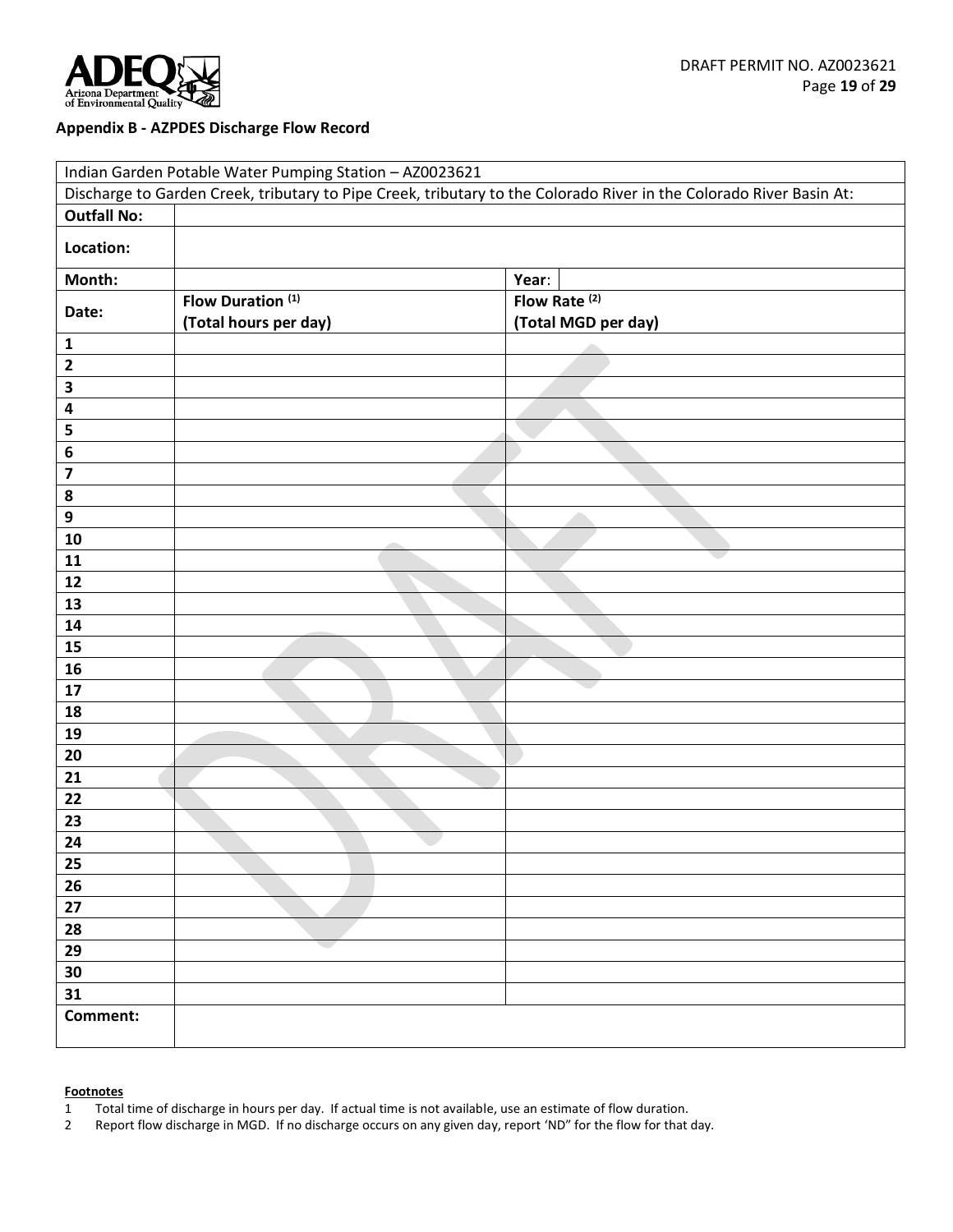

## <span id="page-19-0"></span>**Appendix C - Standard AZPDES Permit Conditions & Notifications**

(Updated as of February 2, 2004)

- 1. Duty to Reapply [R18-9-B904(C)] Unless the Permittee permanently ceases the discharging activity covered by this permit, the Permittee shall submit a new application 180 days before the existing permit expires
- 2. Applications [R18-9-A905(A)(1)(C) which incorporates 40CFR 122.22]
	- a. All applications shall be signed as follows:
		- i. For a corporation: by a responsible corporate officer. For the purpose of this section, a responsible corporate officer means:
			- A. A president, secretary, treasure, or vice-president of the corporation in charge of a principle business function, or any other person who performs similar policy-or decision-making functions for the corporation, or
			- B. The manager of one or more manufacturing, production, or operating facilities, provided, the manager is authorized to make management decisions which govern the operation of the regulated facility including having the explicit or implicit duty of making major capital investment recommendations, and initiating and directing other comprehensive measures to assure long term environmental compliance with environmental laws and regulations; the manager can ensure that the necessary systems are established or actions taken to gather complete and accurate information for permit application requirements; and where authority to sign documents has been assigned or delegated to the manager in accordance with corporate procedures;
		- ii. For partnership or sole proprietorship: by a general partner or the proprietor, respectively; or
		- iii. For a municipality, State, Federal, or other public agency: By either a principal executive officer or ranking elected official. For purposes of this section, a principal executive officer of a Federal agency includes: (i) The chief executive officer having responsibility for the overall operations of a principal geographic unit of the agency (e.g., Regional Administrators of EPA).
	- b. All reports required by permits and other information requested by the Director shall be signed by a person described in paragraph (a) of this Section, or by a duly authorized representative of that person. A person is a duly authorized representative only if:
		- i. The authorization is made in writing by a person described in paragraph (a) of this section;
		- ii. The authorization specifies either an individual or a position having responsibility for the overall operation of the regulated facility, such as the position of plant manager, operator of a well or a well field, superintendent, position of equivalent responsibility, or an individual or position having overall responsibility for environmental matters for the company. (A duly authorized representative may thus be either a named individual or any individual occupying a named position.) and,
		- iii. The written authorization is submitted to the Director.
	- c. Changes to Authorization. If an authorization under paragraph (b) of this section is no longer accurate because a different individual or position has responsibility for the overall operation of the facility, a new authorization satisfying the requirements of paragraph (b) of this section must be submitted to the Director prior to or together with any reports, information, or applications to be signed by an authorized representative.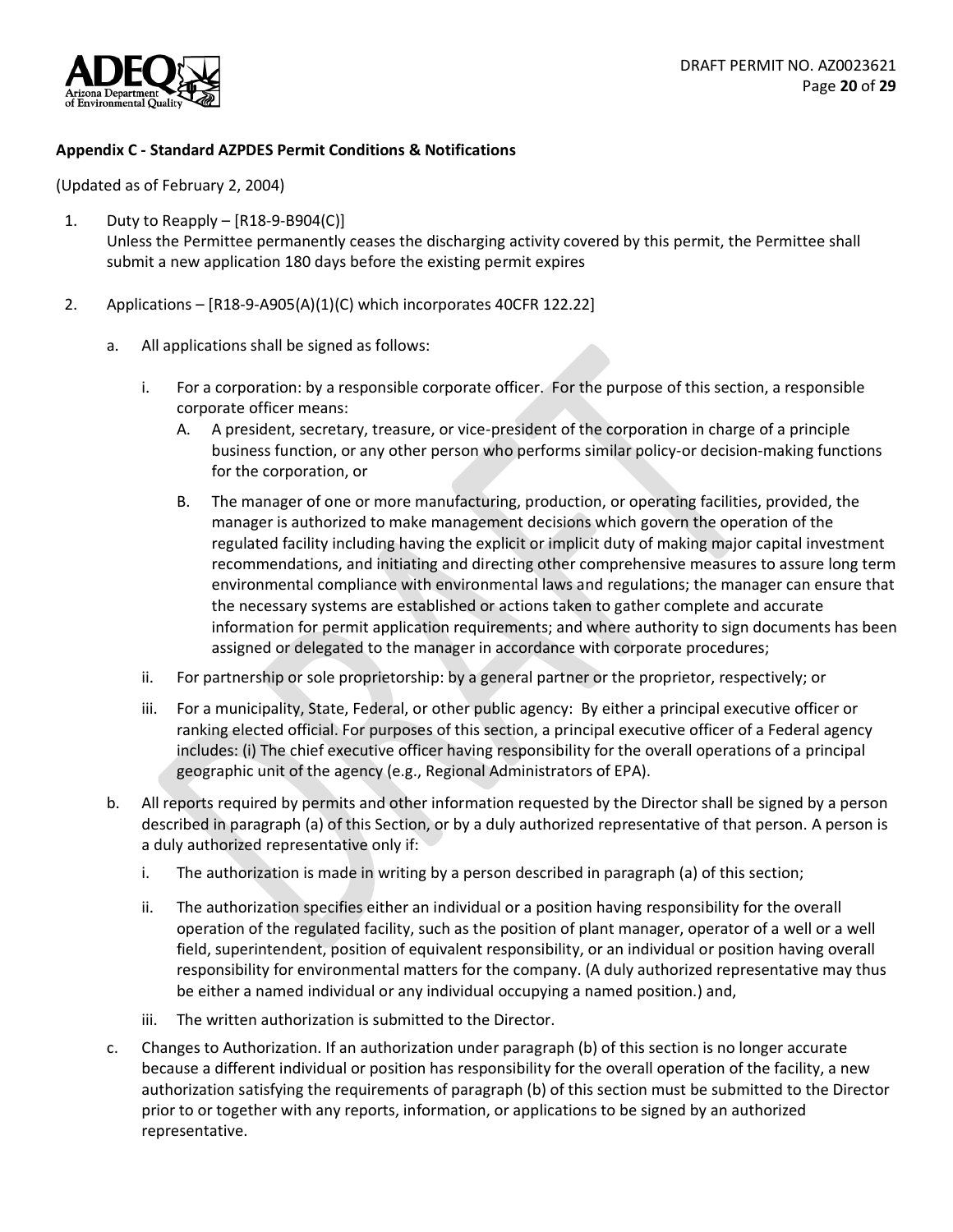

d. Certification. Any person signing a document under paragraph (a) or (b) of this section shall make the following certification:

*I certify under penalty of law, that this document and all attachments were prepared under my direction or supervision in accordance with a system designed to assure that qualified personnel properly gathered and evaluated the information submitted. Based on my inquiry of the person or persons who manage the system, or those persons directly responsible for gathering information, the information submitted is, to the best of my knowledge and belief, true, accurate, and complete. I am aware that there are significant penalties for submitting false information, including the possibility of fine and imprisonment for knowing violations*.

- 3. Duty to Comply [R18-9-A905(A)(3)(a) which incorporates 40 CFR 122.41(a)(i) and A.R.S. §49- 262, 263.01, and 263.02.]
	- a. The Permittee shall comply with all conditions of this permit and any standard and prohibition required under A.R.S. Title 49, Chapter 2, Article 3.1 and A.A.C. Title 18, Chapter 9, Articles 9 and 10. Any permit noncompliance constitutes a violation of the Clean Water Act; A.R.S. Title 49, Chapter 2, Article 3.1; and A.A.C. Title 18, Chapter 9, Articles 9 and 10, and is grounds for enforcement action, permit termination, revocation and reissuance, or modification, or denial of a permit renewal application.
	- b. The issuance of this permit does not waive any federal, state, county, or local regulations or permit requirements with which a person discharging under this permit is required to comply.
	- c. The Permittee shall comply with the effluent standards or prohibitions established under section 307(a) of the Clean Water Act for toxic pollutants and with standards for sewage sludge use or disposal established under section 405(d) of the Clean Water Act within the time provided in the regulation that establish these standards or prohibitions, even if the permit has not yet been modified to incorporate the requirement.
	- d. Civil Penalties. A.R.S. § 49-262(C) provides that any person who violates any provision of A.R.S. Title 49, Chapter 2, Article 3.1 or a rule, permit, discharge limitation or order issued or adopted under A.R.S. Title 49, Chapter 2, Article 3.1 is subject to a civil penalty not to exceed \$25,000 per day per violation.
	- e. Criminal Penalties. Any a person who violates a condition of this permit, or violates a provision under A.R.S. Title 49, Chapter 2, Article 3.1, or A.A.C. Title 18, Chapter 9, Articles 9 and 10 is subject to the enforcement actions established under A.R.S. Title 49, Chapter 2, Article 4, which may include the possibility of fines and/or imprisonment.
- 4. Need to Halt or Reduce Activity Not a Defense [R18-9-A905(A)(3)(a) which incorporates 40 CFR 122.41(c)]

It shall not be a defense for a Permittee in an enforcement action that it would have been necessary to halt or reduce the permitted activity in order to maintain compliance with the conditions of this permit.

5. Duty to Mitigate - [R18-9-A905(A)(3)(a) which incorporates 40 CFR 122.41(d)]

The Permittee shall take all reasonable steps to minimize or prevent any discharge or sludge use or disposal in violation of this permit which has a reasonable likelihood of adversely affecting human health or the environment.

6. Proper Operation and Maintenance - [R18-9-A905(A)(3)(a) which incorporates 40 CFR 122.41(e)]

The Permittee shall at all times properly operate and maintain all facilities and systems of treatment and control (and related appurtenances) which are installed or used by the Permittee to achieve compliance with the conditions of this permit. Proper operation and maintenance also includes adequate laboratory controls and appropriate quality assurance procedures. This provision requires the operation of back-up or auxiliary facilities or similar systems which are installed by a Permittee only when the operation is necessary to achieve compliance with the conditions of the permit.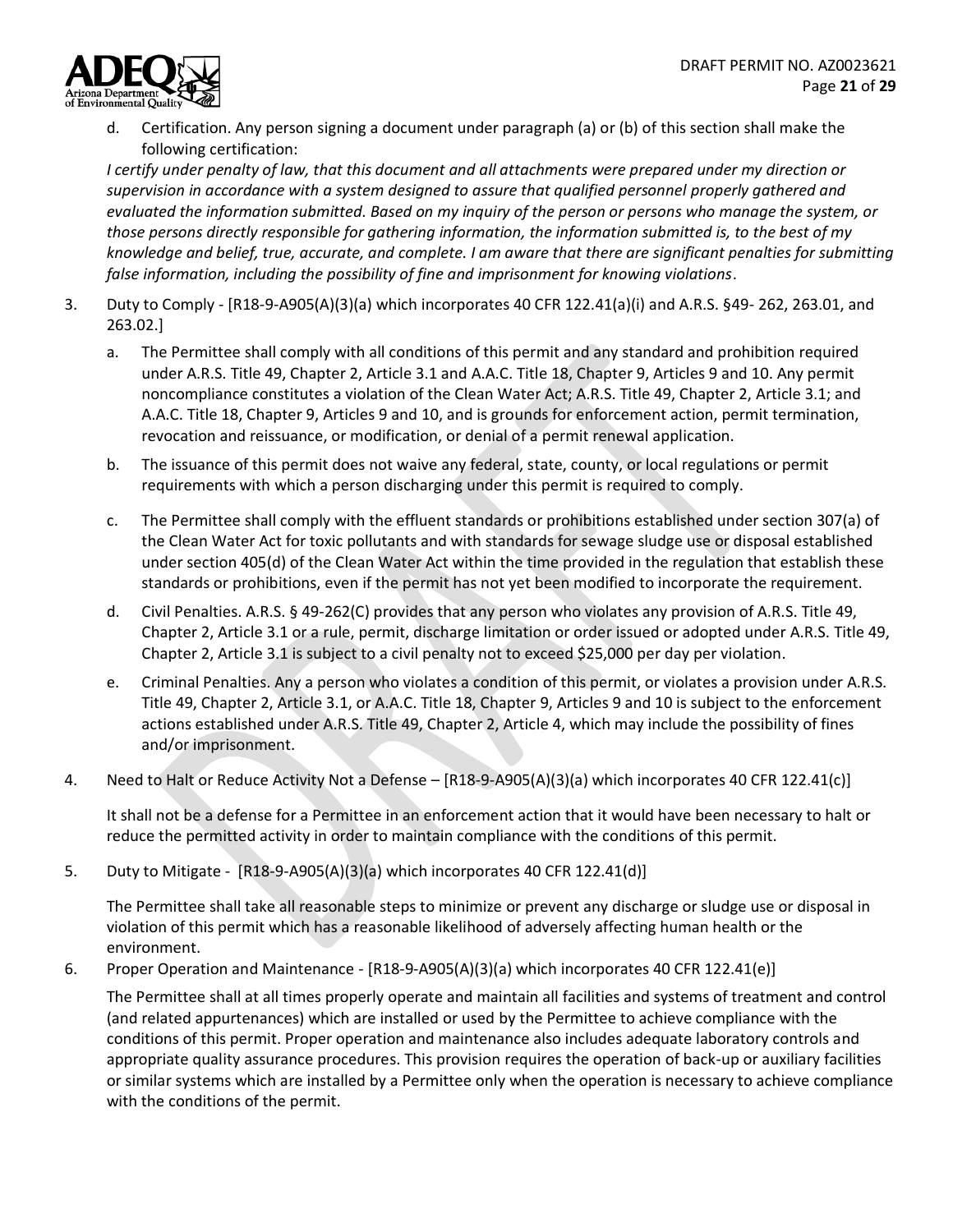

7. Permit Actions - [R18-9-A905(A)(3)(a) which incorporates 40 CFR 122.41(f)]

This permit may be modified, revoked and reissued, or terminated for cause. The filing of a request by the Permittee for a permit modification, revocation and reissuance, or termination, or a notification of planned changes or anticipated noncompliance does not stay any permit condition.

8. Property Rights - [R18-9-A905(A)(3)(a) which incorporates 40 CFR 122.41(g)]

This permit does not convey any property rights of any sort, or any exclusive privilege.

9. Duty to Provide Information - [R18-9-A905(A)(3)(a) which incorporates 40 CFR 122.41(h)]

The Permittee shall furnish to the Director, within a reasonable time, any information which the Director may request to determine whether cause exists for modifying, revoking and reissuing, or terminating this permit or to determine compliance with this permit. The Permittee shall also furnish to the Director upon request, copies of records required to be kept by this permit.

10. Inspection and Entry [R18-9-A905(A)(3)(a) which incorporates 40 CFR 122.41(i)]

The Permittee shall allow the Director, or an authorized representative, upon the presentation of credentials and such other documents as may be required by law, to:

- a. Enter upon the Permittee's premises where a regulated facility or activity is located or conducted, or where records must be kept under the conditions of this permit;
- b. Have access to and copy, at reasonable times, any records that must be kept under the terms of the permit;
- c. Inspect at reasonable times any facilities, equipment (including monitoring equipment or control equipment), practices or operations regulated or required under this permit; and
- d. Sample or monitor at reasonable times, for the purposes of assuring permit compliance or as otherwise authorized by A.R.S. Title 49, Chapter 2, Article 3.1, and A.A.C. Title 18, Chapter 9, Articles 9 and 10, any substances or parameters at any location
- 11. Monitoring and Records [R18-9-A905(A)(3)(a) which incorporates 40 CFR 122.41(j)]
	- a. Samples and measurements taken for the purpose of monitoring shall be representative of the monitored activity.
	- b. The Permittee shall retain records of all monitoring information, including all calibration and maintenance records and all original strip chart recordings for continuous monitoring instrumentation, copies of all reports required by this permit, and records of all data used to complete the application for this permit, for a period of at least 3 years from the date of the sample, measurement, report or application, except for records of monitoring information required by this permit related to the Permittee's sewage sludge use and disposal activities, which shall be retained for a period of at least five years (or longer as required by 40 CFR Part 503). This period may be extended by request of the Director at any time.
	- c. Records of monitoring information shall include:
		- i. The date, exact place and time of sampling or measurements;
		- ii. The individual(s) who performed the sampling or measurements;
		- iii. The date(s) the analyses were performed;
		- iv. The individual(s) who performed the analyses;
		- v. The analytical techniques or methods used; and
		- vi. The results of such analyses.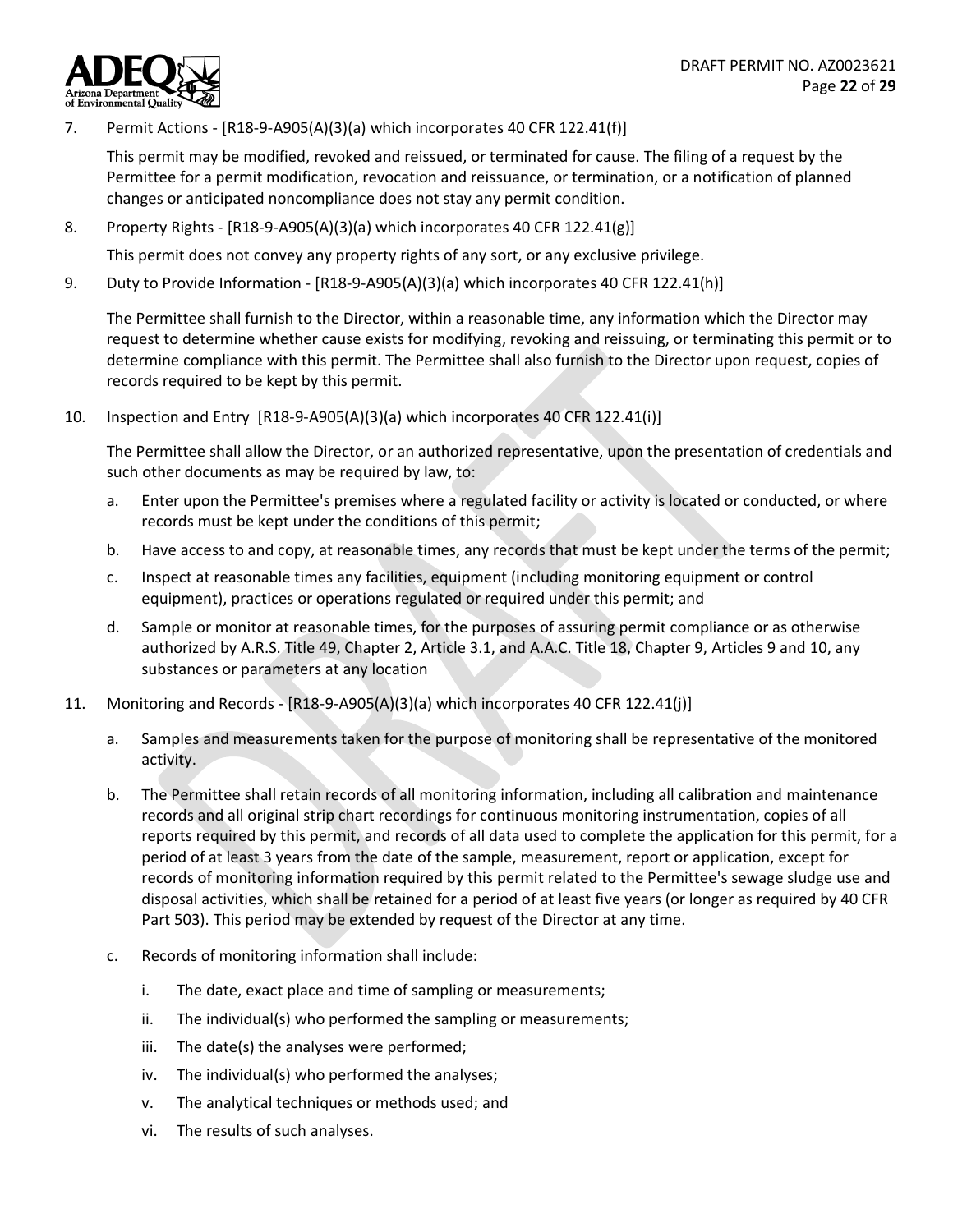

- d. Monitoring must be conducted according to test procedures specified in this permit. If a test procedure is not specified in the permit, then monitoring must be conducted according to test procedures approved under A.A.C. R18-9-A905(B) including those under 40 CFR Part 136 unless otherwise specified in 40 CFR Part 503 (for sludge).
- e. The Clean Water Act provides that any person who falsifies, tampers with, or knowingly renders inaccurate any monitoring device or method required to be maintained in this permit shall, upon conviction, be punished by a fine of not more than \$10,000 per violation, or by imprisonment for not more than two years per violation, or by both for first conviction. For a second conviction, such a person is subject to a fine of not more than \$20,000 per day of violation, or imprisonment for not more than four years, or both.

Any person who falsifies, tampers with, or knowingly renders inaccurate any monitoring device or method required to be maintained in this permit is subject to the enforcement actions established under A.R.S. Title 49, Chapter 2, Article 4, which includes the possibility of fines and/or imprisonment.

- 12. Signatory Requirement [R18-9-A905(A)(3)(a) which incorporates 40 CFR 122.41(k)]
	- a. All applications, reports, or information submitted to the Director shall be signed and certified. (See 40 CFR 122.22 incorporated at R18-9-A905(A)(1)(c))
	- b. The CLEAN WATER ACT provides that any person who knowingly makes any false statement, representation, or certification in any record or other document submitted or required to be maintained under this permit, including monitoring reports or reports of compliance or non-compliance shall, upon conviction, be punished by a fine of not more than \$10,000 per violation, or by imprisonment for not more than two years per violation, or by both for a first conviction. For a second conviction, such a person is subject to a fine of not more than \$20,000 per day of violation, or imprisonment of not more than four years, or both.
- 13. Reporting Requirements [R18-9-A905(A)(3)(a) which incorporates 40 CFR 122.41(l)]
	- a. Planned changes. The Permittee shall give notice to the Director as soon as possible of any planned physical alterations of additions to the permitted facility. Notice is required only when:
		- i. The alteration or addition to a permitted facility may meet one of the criteria for determining whether a facility is a new source in 40 CFR 122.29(b) (incorporated by reference at R18-9-A905(A)(1)(e)); or
		- ii. The alteration or addition could significantly change the nature or increase the quantity of pollutants discharged. This notification applies to pollutants which are subject neither to effluent limitations in the permit, nor to notification requirements under 40 CFR 122.42(a)(1) (incorporated by reference at R18- 9-A905(A)(3)(b)).
		- iii. The alteration or addition results in a significant change in the Permittee's sludge use or disposal practices, and such alteration, addition, or change may justify the application of permit conditions that are different from or absent in the existing permit including notification of additional use or disposal sites not reported during the permit application process or not reported pursuant to an approved land application plan.
	- b. Anticipated noncompliance. The Permittee shall give advance notice to the Director of any planned changes in the permitted facility or activity which may result in noncompliance with permit requirements.
	- c. Transfers. (R18-9-B905) This permit is not transferable to any person except after notice to the Director. The Director may require modification or revocation and reissuance of the permit to change the name of the Permittee and incorporate such other requirements as may be necessary under Arizona Revised Statutes and the Clean Water Act.
	- d. Monitoring reports. Monitoring results shall be reported at the intervals specified elsewhere in this permit.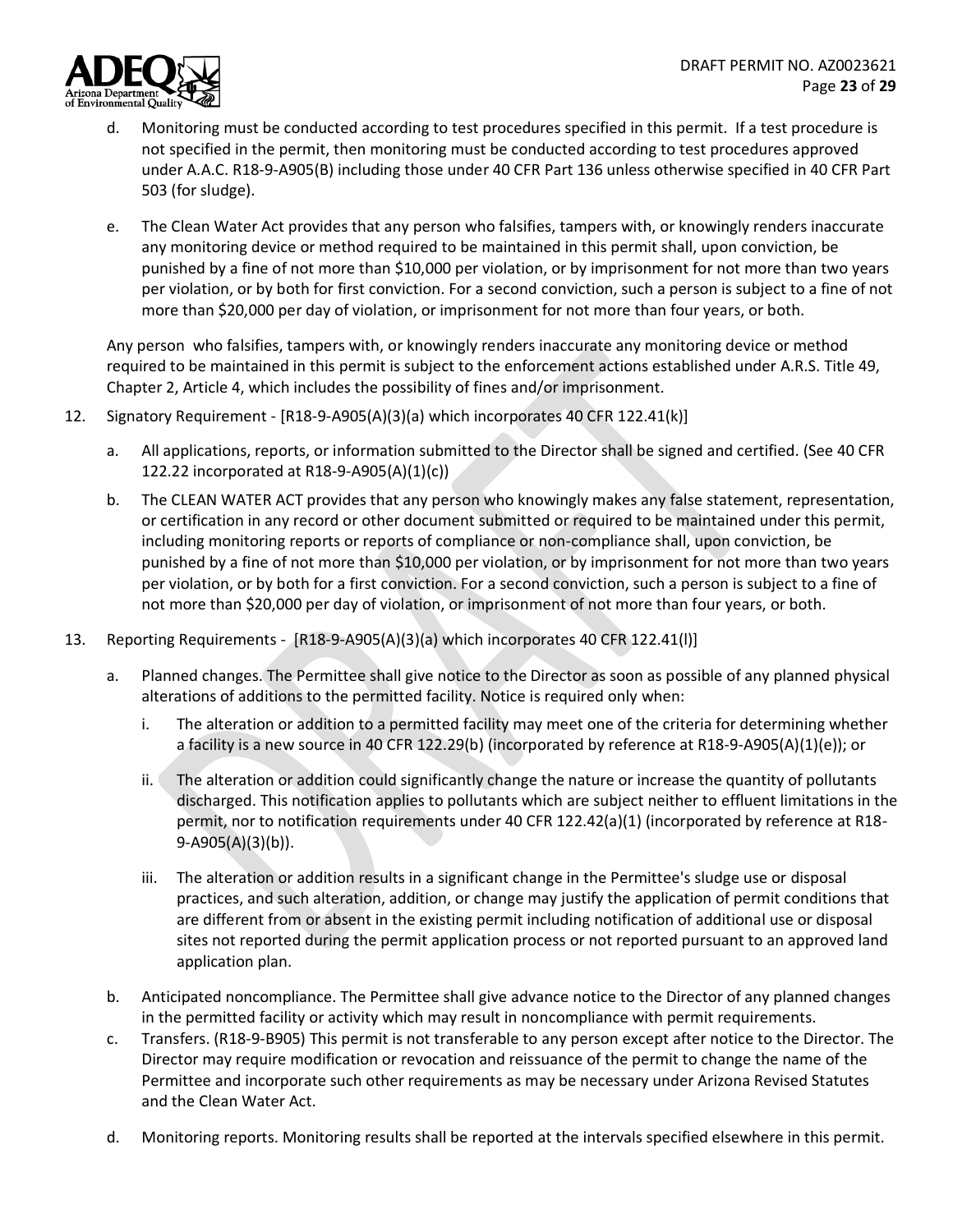

- i. Monitoring results must be reported on a Discharge Monitoring Report (DMR) or forms provided or specified by the Director for reporting results of monitoring of sludge use or disposal practices.
- ii. If the Permittee monitors any pollutant more frequently than required by the permit, then the results of this monitoring shall be included in the calculation and reporting of the data submitted in the DMR, or sludge reporting form specified by the Director.
- iii. Calculations for all limitations which require averaging of measurements shall utilize an arithmetic mean unless otherwise specified by the Director in the permit.
- e. Compliance schedules. Reports of compliance or noncompliance with, or any progress reports on, interim and final requirements contained in any compliance schedule of this permit shall be submitted no later than 14 days following each schedule date.
- f. Twenty-four hour reporting.
	- i. The Permittee shall report any noncompliance which may endanger human health or the environment. Any information shall be provided orally within 24 hours from the time the Permittee becomes aware of the circumstances. A written submission shall also be provided within five days of the time the Permittee becomes aware of the circumstances. The written submission shall contain a description of the noncompliance and its cause; the period of noncompliance, including exact dates and times, and if the noncompliance has not been corrected, the anticipated time it is expected to continue; and steps taken or planned to reduce, eliminate, and prevent recurrence of the noncompliance.
	- ii. The following shall be included as information which must be reported within 24 hours under this paragraph.
		- A. Any unanticipated bypass which exceeds any effluent limitation in the permit. (See 40 CFR 122.41(g) which is incorporated by reference at R18-9-A905(A)(3)(a))
		- B. Any upset which exceeds any effluent limitation in the permit.
		- C. Violation of a maximum daily discharge limitation for any of the pollutants listed by the Director in the permit to be reported within 24 hours. (See 40 CFR 122.44(g) which is incorporated by reference at R18-9-A905(A)(3)(d))
- g. Other noncompliance. The Permittee shall report all instances of noncompliance not reported under paragraphs (d), (e), and (f) of this section, at the time monitoring reports are submitted. The reports shall contain the information listed in paragraph (f) of this section.
- h. Other information. Where the Permittee becomes aware that it failed to submit any relevant facts in a permit application, or submitted incorrect information in a permit application or in any report to the Director, it shall promptly submit such facts or information.
- 14. Bypass [R18-9-A905(A)(3)(a) which incorporates 40 CFR 122.41(m)]
	- a. Definitions
		- i. "Bypass" means the intentional diversion of waste streams from any portion of a treatment facility.
		- ii. "Severe property damage" means substantial physical damage to property, damage to the treatment facilities which causes them to become inoperable, or substantial and permanent loss of natural resources which can reasonably be expected to occur in the absence of a bypass. Severe property damage does not mean economic loss caused by delays in production.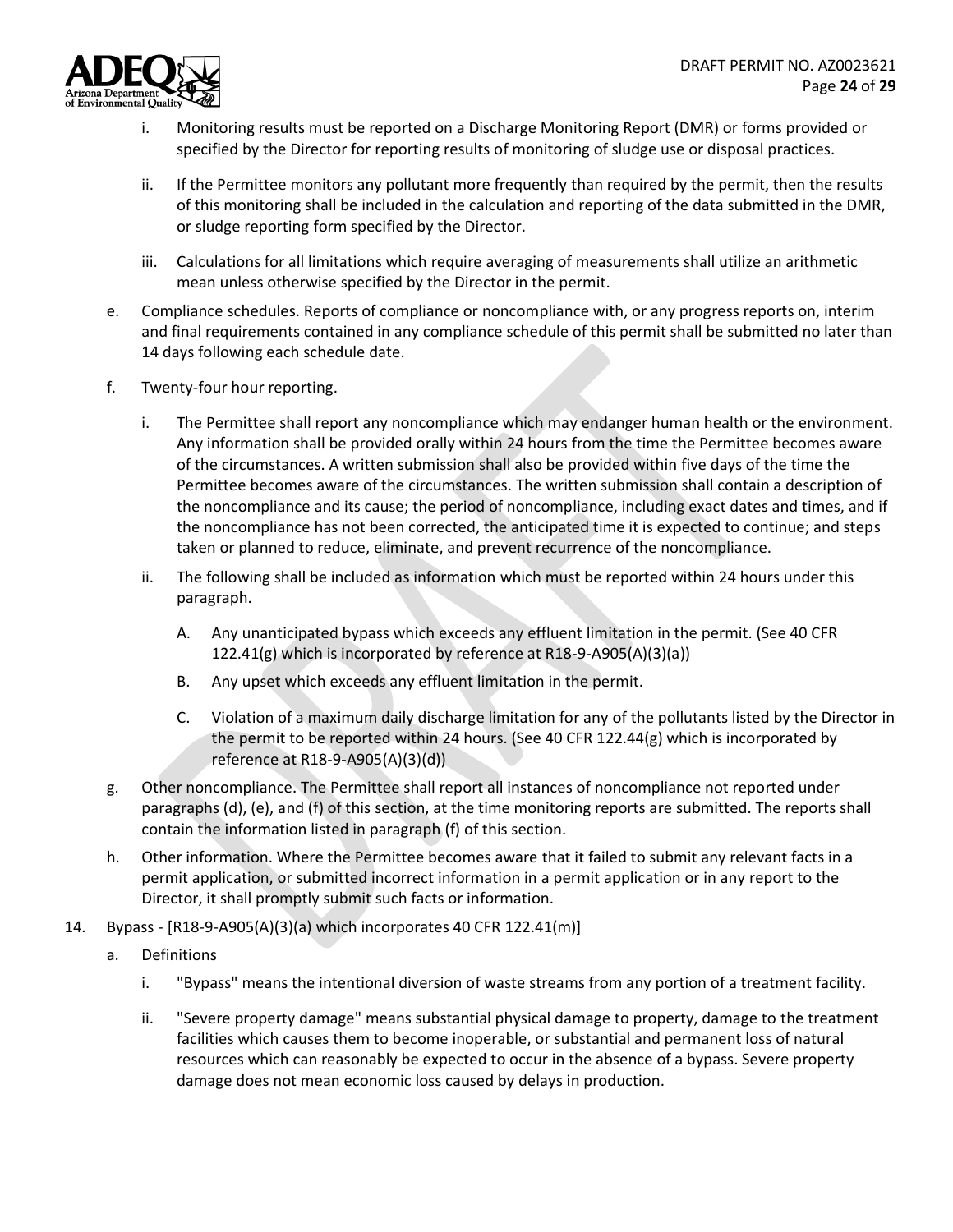

- b. Bypass not exceeding limitations. The Permittee may allow any bypass to occur which does not cause effluent limitations to be exceeded, but only if it also is for essential maintenance to assure efficient operation. These bypasses are not subject to the provision of paragraphs (c) and (d) of this section.
- c. Notice.
	- i. Anticipated bypass. If the Permittee knows in advance of the need for a bypass, it shall submit prior notice, if possible at least ten days before the date of bypass.
	- ii. Unanticipated bypass. The Permittee shall submit notice of an unanticipated bypass as required in paragraph (f)(2) of section 13 (24-hour notice).
- d. Prohibition of bypass.
	- i. Bypass is prohibited, and the Director may take enforcement action against a Permittee for bypass, unless:
		- A. Bypass was unavoidable to prevent loss of life, personal injury, or severe property damage;
		- B. There were no feasible alternatives to the bypass, such as the use of auxiliary treatment facilities, retention of untreated wastes, or maintenance during normal periods of equipment down time. This condition is not satisfied if adequate back-up equipment should have been installed in the exercise of reasonable engineering judgement to prevent a bypass which occurred during normal periods of equipment downtime or preventive maintenance; and
		- C. The Permittee submitted notices as required under paragraph (c) of this section.
	- ii. The Director may approve an anticipated bypass, after considering its adverse effects, if the Director determines that it will meet the three conditions listed above in paragraph (d)(1) of this section.
- 15. Upset [A.R.S.§§49-255(8) and 255.01(E), R18-9-A905(A)(3)(a) which incorporates 40 CFR 122.41(n)]
	- a. Definition. "Upset" means an exceptional incident in which there is unintentional and temporary noncompliance with technology-based permit effluent limitations because of factors beyond the reasonable control of the Permittee. An upset does not include noncompliance to the extent caused by operational error, improperly designed treatment facilities, inadequate treatment facilities, lack of preventative maintenance, or careless or improper operation.
	- b. Effect of an upset. An upset constitutes an affirmative defense to an action brought for noncompliance with such technology-based permit effluent limitations if the requirements of paragraph (c) of this section are met. No determination made during administrative review of claims that noncompliance was caused by upset, and before an action for noncompliance, is final administrative action subject to judicial review.
	- c. Conditions necessary for a demonstration of upset. A Permittee who wishes to establish the affirmative defenses of upset shall demonstrate, through properly signed, contemporaneous operating logs, or other relevant evidence that:
		- i. An upset occurred and that the Permittee can identify the cause(s) of the upset;
		- ii. The permitted facility was at the time being properly operated; and
		- iii. The Permittee submitted notice of the upset as required in paragraph (f)(2) of Section 13 (24-hour notice).
		- iv. The Permittee has taken appropriate measure including all reasonable steps to minimize or prevent any discharge or sewage sludge use or disposal that is in violation of the permit and that has a reasonable likelihood of adversely affecting human health or the environment per A.R.S. § 49-255.01(E)(1)(d).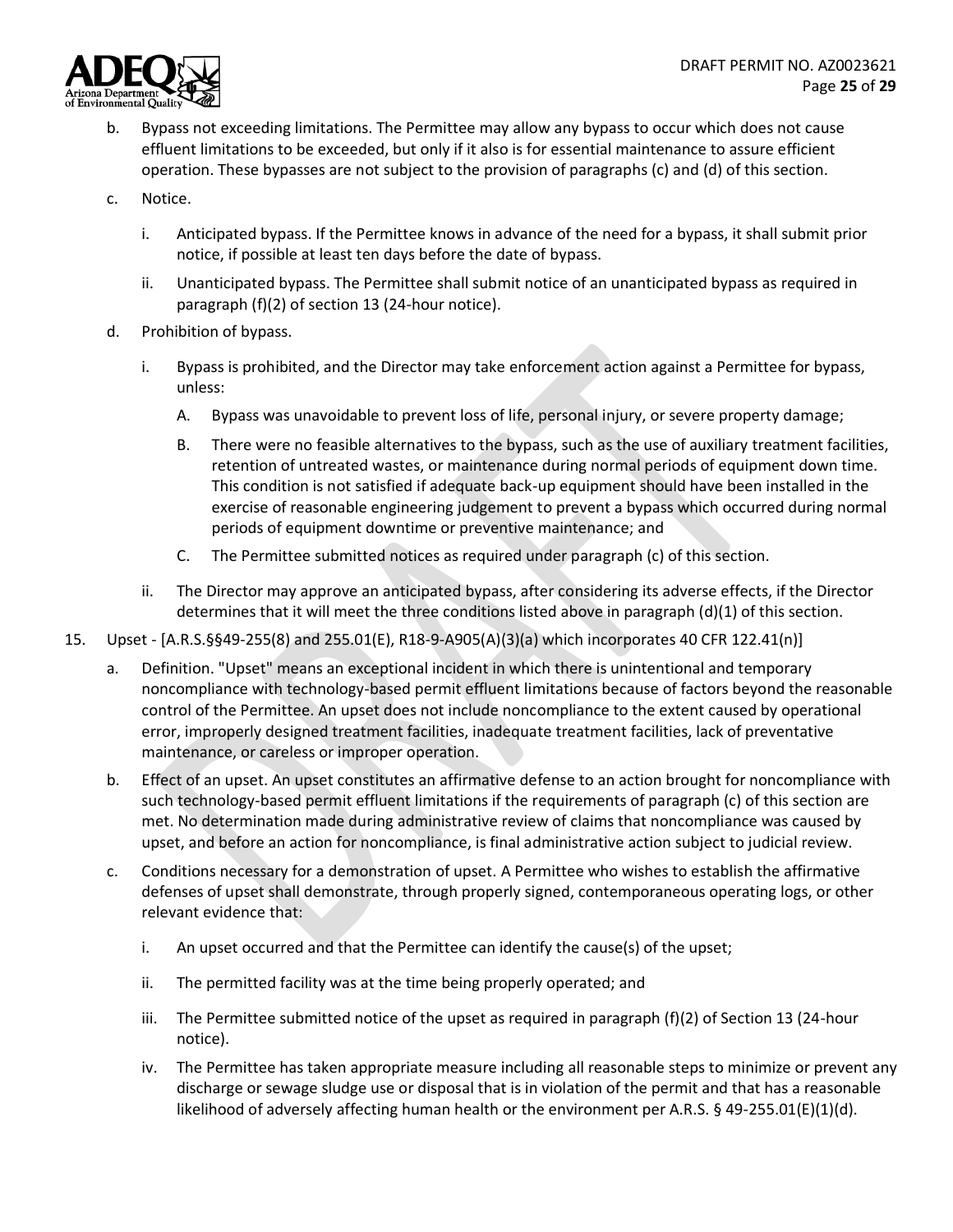

- d. Burden of proof. In any enforcement proceeding the Permittee seeking to establish the occurrence of an upset has the burden of proof.
- 16. Existing Manufacturing, Commercial, Mining, and Silvicultural Dischargers [R18-9-A905(A)(3)(b) which incorporates 40 CFR 122.42(a)]

In addition to the reporting requirements under 40 CFR 122.41(l) (which is incorporated at R18-9-A905(A)(3)(a)), all existing manufacturing, commercial, mining, and silvicultural dischargers must notify the Director as soon as they know or have reason to believe:

- a. That any activity has occurred or will occur which would result in the discharge, on a routine or frequent basis, of any toxic pollutant which is not limited in the permit, if that discharge will exceed the highest of the following "notification levels":
	- i. One hundred micrograms per liter (100 μg/l);
	- ii. hundred micrograms per liter (200 μg/l) for acrolein and acrylonitrile; five hundred micrograms per liter (500 μg/l) for 2,4-dinitrophenol and for 2-methyl-4,6-dinitrophenol; and one milligram per liter (1 mg/l) for antimony;
	- iii. Five times the maximum concentration value reported for that pollutant in the permit application in accordance with 40 CFR 122.21(g)(7) (which is incorporated at R18-9-A905(A)(1)(b)); or
	- iv. The level established by the Director in accordance with 40 CFR 122.44(f) (which is incorporated at R18- 9-A905(A)(3)(d)).
- b. That any activity has occurred or will occur which would result in any discharge, on a nonroutine or infrequent basis, of a toxic pollutant which is not limited in the permit, if that discharge will exceed the highest of the following "notification levels":
	- i. Five hundred micrograms per liter (500  $\mu$ g/l);
	- ii. One milligram per liter (1 mg/l) for antimony;
	- iii. Ten (10) times the maximum concentration value reported for that pollutant in the permit application in accordance with 40 CFR 122.21(g)(7)(which is incorporated at R18-9-A905(A)(1)(b));
	- iv. The level established by the Director in accordance with 40 CFR 122.44(f) (which is incorporated at R18- 9-A905(A)(3)(d)).
- 17. Publicly Owned Treatment Works [R18-9-A905(A)(3)(b) which incorporates 40 CFR 122.42(b)]

This section applies only to publicly owned treatment works as defined at ARS § 49-255(5).

- a. All POTW's must provide adequate notice to the Director of the following:
	- i. Any new introduction of pollutants into the POTW from an indirect discharger which would be subject to section 301 or 306 of the CLEAN WATER ACT if it were directly discharging those pollutants; and
	- ii. Any substantial change in the volume or character of pollutants being introduced into that POTW by a source introducing pollutants into the POTW at the time of issuance of the permit.
	- iii. For the purposes of this paragraph, adequate notice shall include information on (i) the quality and quantity of effluent introduced into the POTW, and (ii) any anticipated impact of the change on the quantity or quality of effluent to be discharge from the POTW.

Publicly owned treatment works may not receive hazardous waste by truck, rail, or dedicated pipe except as provided under 40 CFR 270. Hazardous wastes are defined at 40 CFR 261 and include any mixture containing any waste listed under 40 CFR 261.31 - 261.33. The Domestic Sewage Exclusion (40 CFR 261.4) applies only to wastes mixed with domestic sewage in a sewer leading to a publicly owned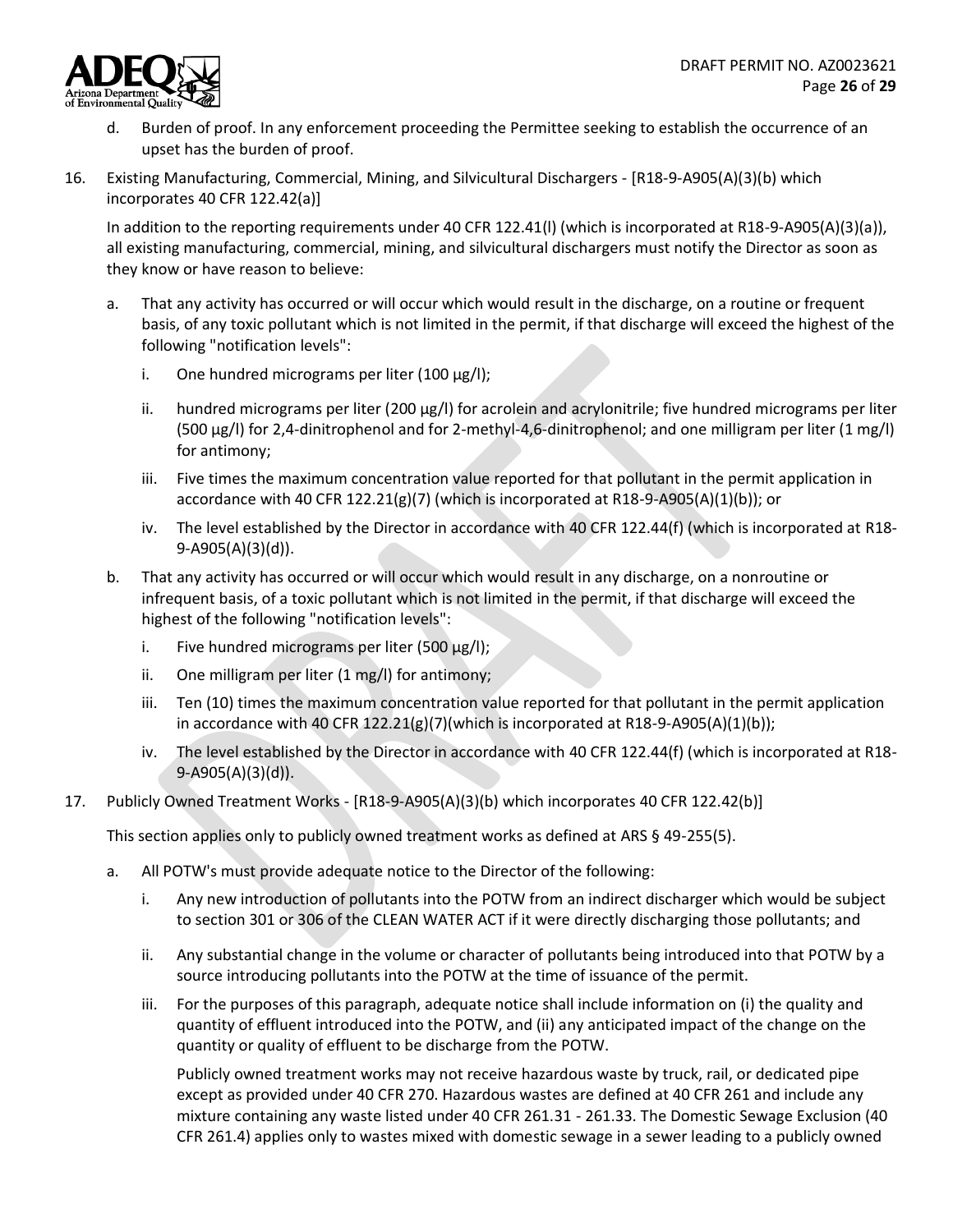

treatment works and not to mixtures of hazardous wastes and sewage or septage delivered to the treatment plant by truck.

18. Reopener Clause - [R18-9-A905(A)(3)(d) which incorporates 40 CFR 122.44(c)] This permit shall be modified or revoked and reissued to incorporate any applicable effluent standard or limitation or standard for sewage sludge use or disposal under sections 301(b)(2)(C), and (D), 304(b)(2), 307(a)(2) and 405(d) which is promulgated or approved after the permit is issued if that effluent or sludge standard or limitation is more stringent than any effluent limitation in the permit, or controls a pollutant or sludge use or disposal practice not limited in the permit.

19. Privately Owned Treatment Works - [R18-9-A905(A)(3)(d) which incorporates 40 CFR 122.44]

This section applies only to privately owned treatment works as defined at 40 CFR 122.2.

- a. Materials authorized to be disposed of into the privately owned treatment works and collection system are typical domestic sewage. Unauthorized material are hazardous waste (as defined at 40 CFR Part 261), motor oil, gasoline, paints, varnishes, solvents, pesticides, fertilizers, industrial wastes, or other materials not generally associated with toilet flushing or personal hygiene, laundry, or food preparation, unless specifically listed under "Authorized Non-domestic Sewer Dischargers" elsewhere in this permit.
- b. It is the Permittee's responsibility to inform users of the privately owned treatment works and collection system of the prohibition against unauthorized materials and to ensure compliance with the prohibition. The Permittee must have the authority and capability to sample all discharges to the collection system, including any from septic haulers or other unsewered dischargers, and shall take and analyze such samples for conventional, toxic, or hazardous pollutants when instructed by the permitting authority. The Permittee must provide adequate security to prevent unauthorized discharges to the collection system.
- c. Should a user of the privately owned treatment works desire authorization to discharge non-domestic wastes, the Permittee shall submit a request for permit modification and an application, pursuant to 40 CFR 122.44(m), describing the proposed discharge. The application shall, to the extent possible, be submitted using ADEQ Forms 1 and 2C, unless another format is requested by the permitting authority. If the privately owned treatment works or collection system user is different from the Permittee, and the Permittee agrees to allow the non-domestic discharge, the user shall submit the application and the Permittee shall submit the permit modification request. The application and request for modification shall be submitted at least 6 months before authorization to discharge non-domestic wastes to the privately owned treatment works or collection system is desired.
- 20. Transfers by Modification [R18-9-B905]

Except as provided in section 21, a permit may be transferred by the Permittee to a new owner or operator only if the permit has been modified or revoked and reissued, or a minor modification made under R18-9-B906, to identify the new Permittee and incorporate such other requirements as may be necessary.

21. Automatic Transfers [R18-9-B905]

An alternative to transfers under section 20, any AZPDES permit may be automatically transferred to a new Permittee if:

- a. The current Permittee notifies the Director at least 30 days in advance of the proposed transfer date;
- b. The notice includes a written agreement between the existing and new Permittee containing a specific date for transfer of permit responsibility, coverage, and liability between them; and
- c. The Director does not notify the existing Permittee and the proposed new Permittee of his or her intent to modify or revoke and reissue the permit. A modification under this subparagraph may also be a minor modification under R18-9-B906(B).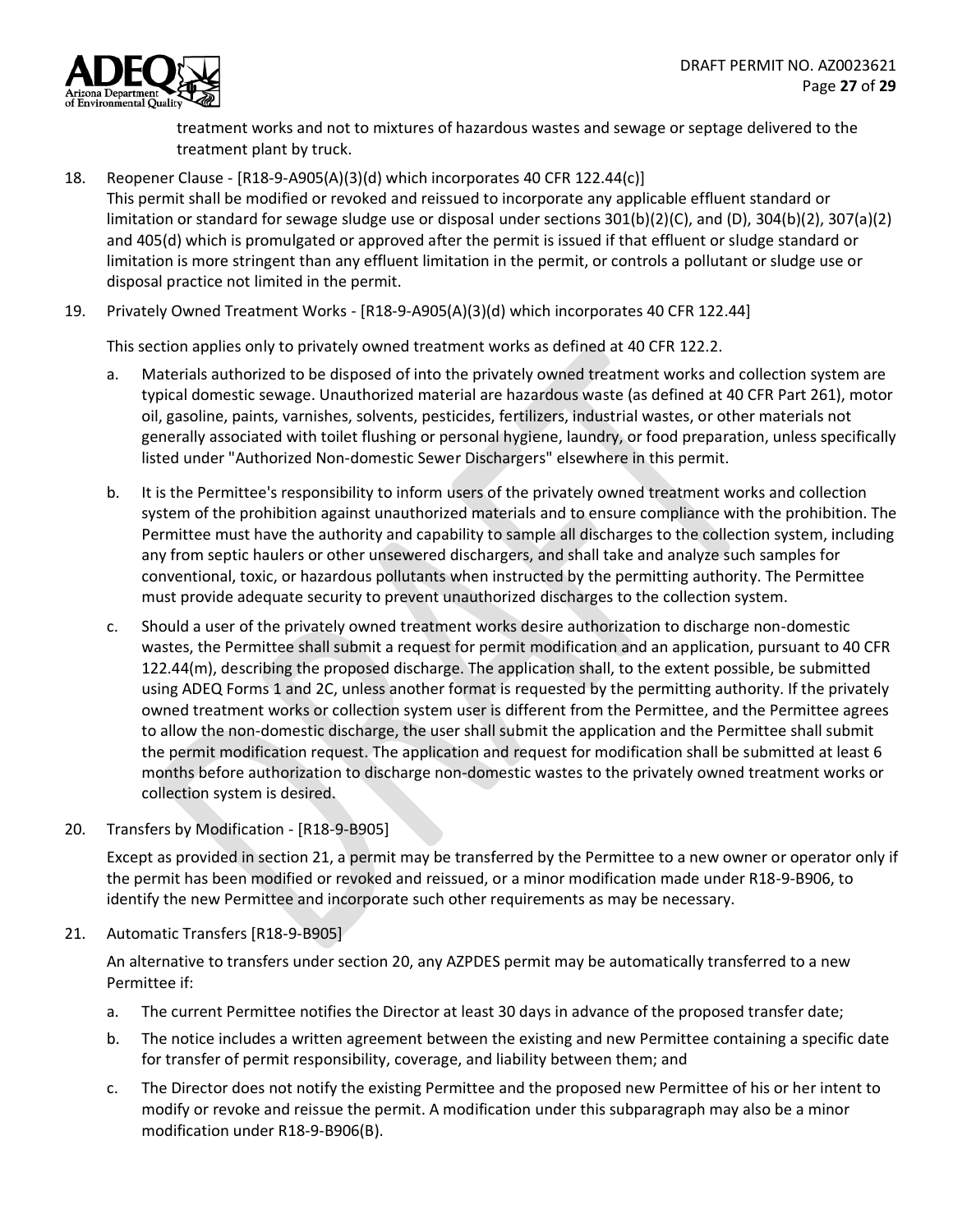

22. Minor Modification of Permits [R18-9-B906(B)]

Upon the consent of the Permittee, the Director may modify a permit to make the corrections or allowances for changes in the permitted activity listed in this section, without following public notice procedures under R18-9- A907 or A908. Minor modifications may only:

- a. Correct typographical errors;
- b. Update a permit condition that changed as a result of updating an Arizona water quality standard;
- c. Require more frequent monitoring or reporting by the Permittee;
- d. Change an interim compliance date in a schedule of compliance, provided the new date is not more than 120 days after the date specified in the existing permit and does not interfere with attainment of the final compliance date requirement;
- e. Allow for a change in ownership or operational control of a facility where the Director determines that no other change in their permit is necessary, provided that a written agreement containing a specific date for transfer of permit responsibility, coverage, and liability between the current and new Permittee has been submitted to the Director.
- f. Change the construction schedule for a discharger which is a new source. No such change shall affect a discharger's obligation prior to discharge under 40 CFR 122.29 (which is incorporated by reference in R18-9- A905(A)(1)(e)).
- g. Delete a point source outfall when the discharge from that outfall is terminated and does not result in discharge of pollutants from other outfalls except in accordance with the permit limits.
- h. Incorporate conditions of a POTW pretreatment program that has been approved in accordance with the procedures in 40 CFR 403.11 and 403.18 as enforceable conditions of the POTW's permit.
- i. Annex an area by a municipality.
- 23. Termination of Permits [R-9-B906(C)]

The following are causes for terminating a permit during its term, or for denying a permit renewal application:

- a. Noncompliance by the Permittee with any condition of the permit;
- b. The Permittee's failure in the application or during the permit issuance process to disclose fully all relevant facts, or the Permittee's misrepresentation of any relevant facts at any time;
- c. A determination that the permitted activity endangers human health or the environment and can only by regulated to acceptable levels by permit modification or termination; or
- d. A change in any condition that requires either a temporary or a permanent reduction or elimination of any discharge controlled by the permit (for example, a plant closure or termination of discharge by connection to a POTW).
- 24. Availability of Reports [Pursuant to A.R.S § 49-205]

Except for data determined to be confidential under A.R.S § 49-205(A), all reports prepared in accordance with the terms of this permit shall be available for public inspection at ADEQ offices. As required by A.R.S. § 49-205(B) and (C), permit applications, permits, and effluent data shall not be considered confidential.

25. Removed Substances - [Pursuant to Clean Water Act Section 301]

Solids, sludges, filter backwash, or other pollutants removed in the course of treatment or control of wastewaters shall be disposed of in a manner such as to prevent any pollutant from such materials from entering navigable waters.